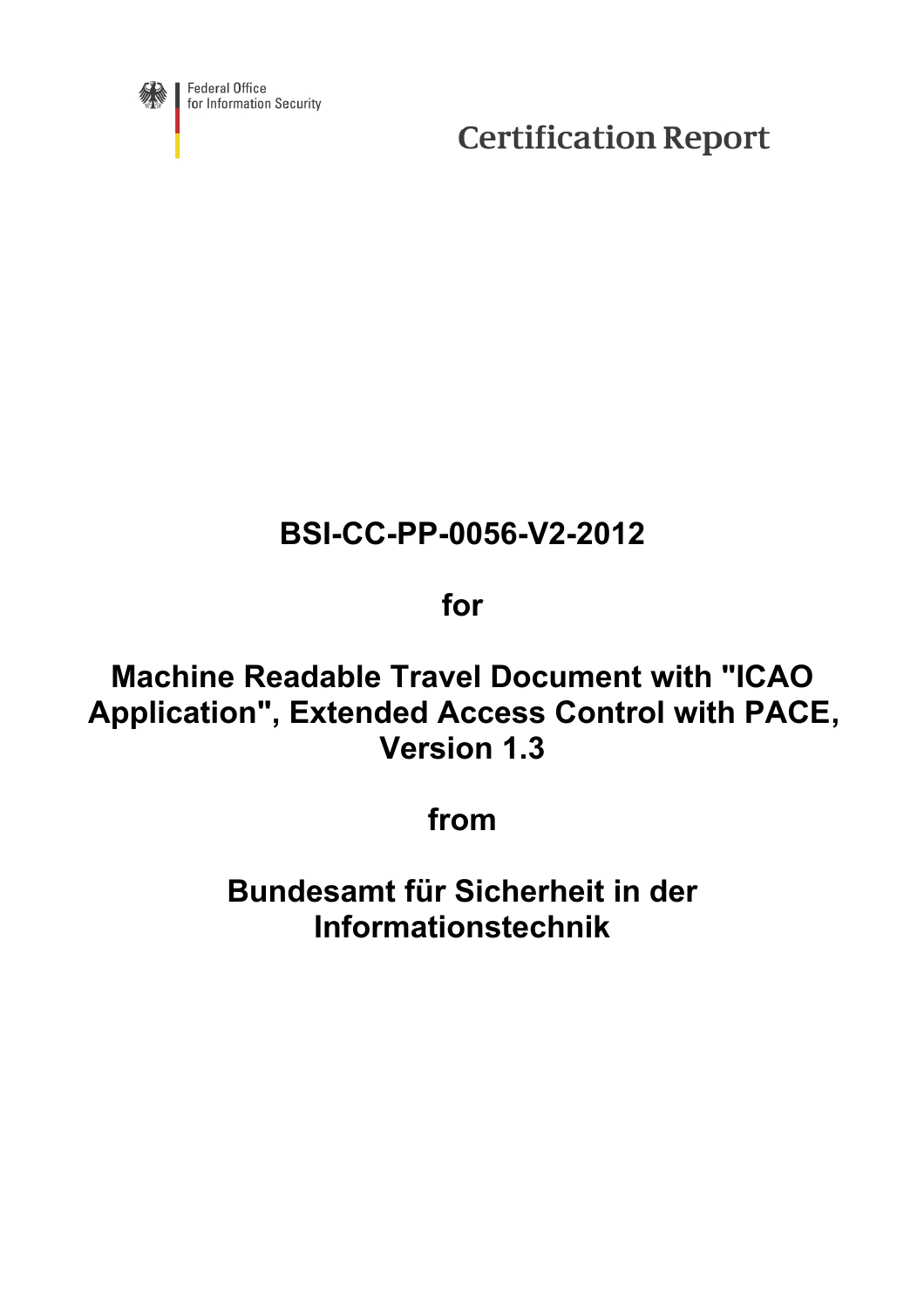Federal Office for Information Security (BSI), Postfach 20 03 63, 53133 Bonn, Germany Phone +49 (0)228 99 9582-0, Fax +49 (0)228 9582-5477, Infoline +49 (0)228 99 9582-111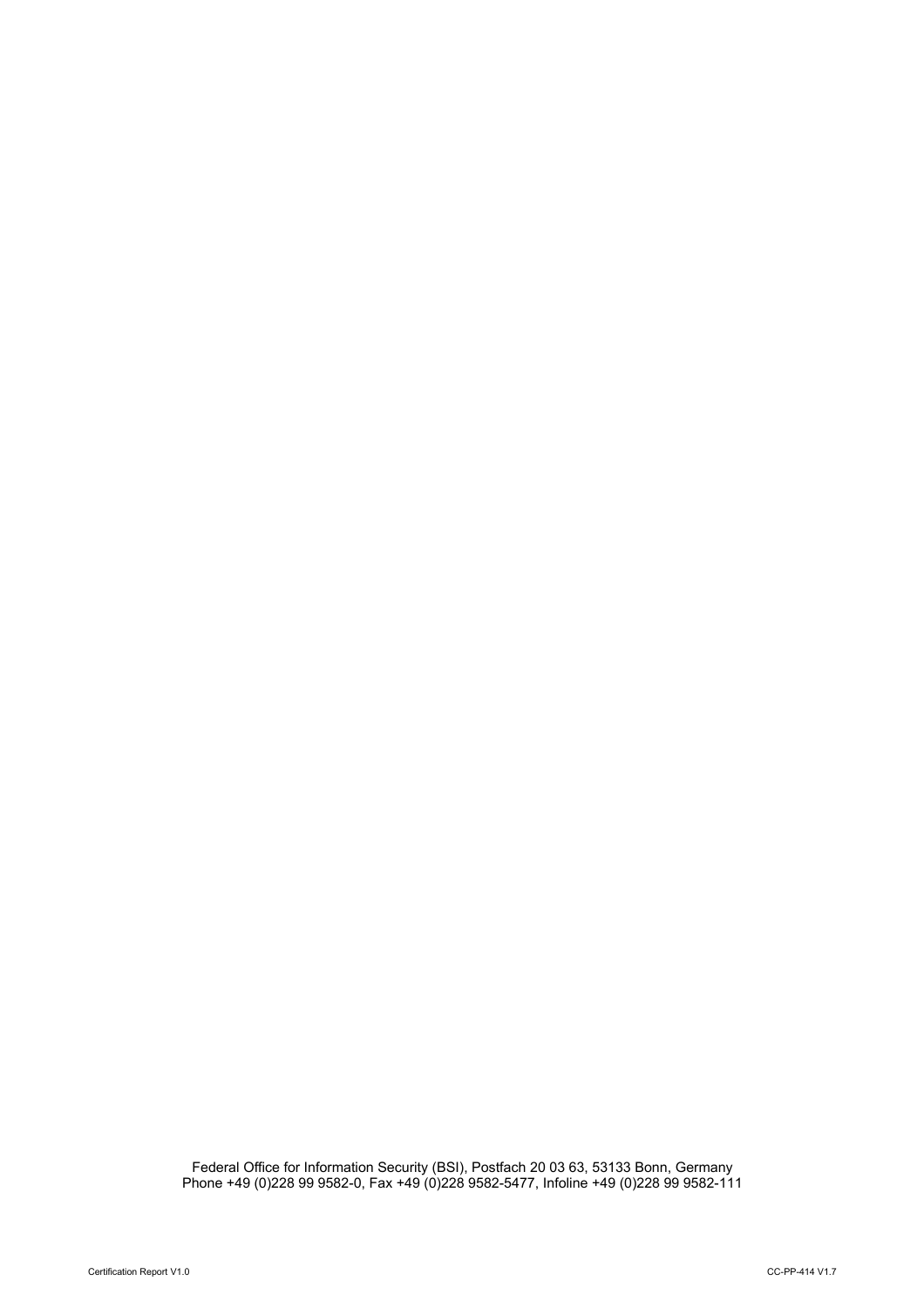

**Bundesamt** für Sicherheit in der Informationstechnik

## **Deutsches**

erteilt vom



# IT-Sicherheitszertifikat

Bundesamt für Sicherheit in der Informationstechnik

#### **BSI-CC-PP-0056-V2-2012**

Common Criteria Protection Profile

**Machine Readable Travel Document with "ICAO Application", Extended Access Control with PACE** Version 1.3

developed by Bundesamt für Sicherheit in der Informationstechnik

Assurance Package claimed in the Protection Profile: Common Criteria Part 3 conformant EAL 4 augmented by ALC\_DVS.2, ATE\_DPT.2 and AVA\_VAN.5



Common Criteria **Recognition** Arrangement



The Protection Profile identified in this certificate has been evaluated at an approved evaluation facility using the Common Methodology for IT Security Evaluation (CEM), Version 3.1 for conformance to the Common Criteria for IT Security Evaluation (CC), Version 3.1.

This certificate applies only to the specific version and release of the Protection Profile and in conjunction with the complete Certification Report.

The evaluation has been conducted in accordance with the provisions of the certification scheme of the German Federal Office for Information Security (BSI) and the conclusions of the evaluation facility in the evaluation technical report are consistent with the evidence adduced.

This certificate is not an endorsement of the Protection Profile by the Federal Office for Information Security or any other organisation that recognises or gives effect to this certificate, and no warranty of the Protection Profile by the Federal Office for Information Security or any other organisation that recognises or gives effect to this certificate, is either expressed or implied.

Bonn, 10 February 2012 For the Federal Office for Information Security



Bernd Kowalski L.S. Head of Department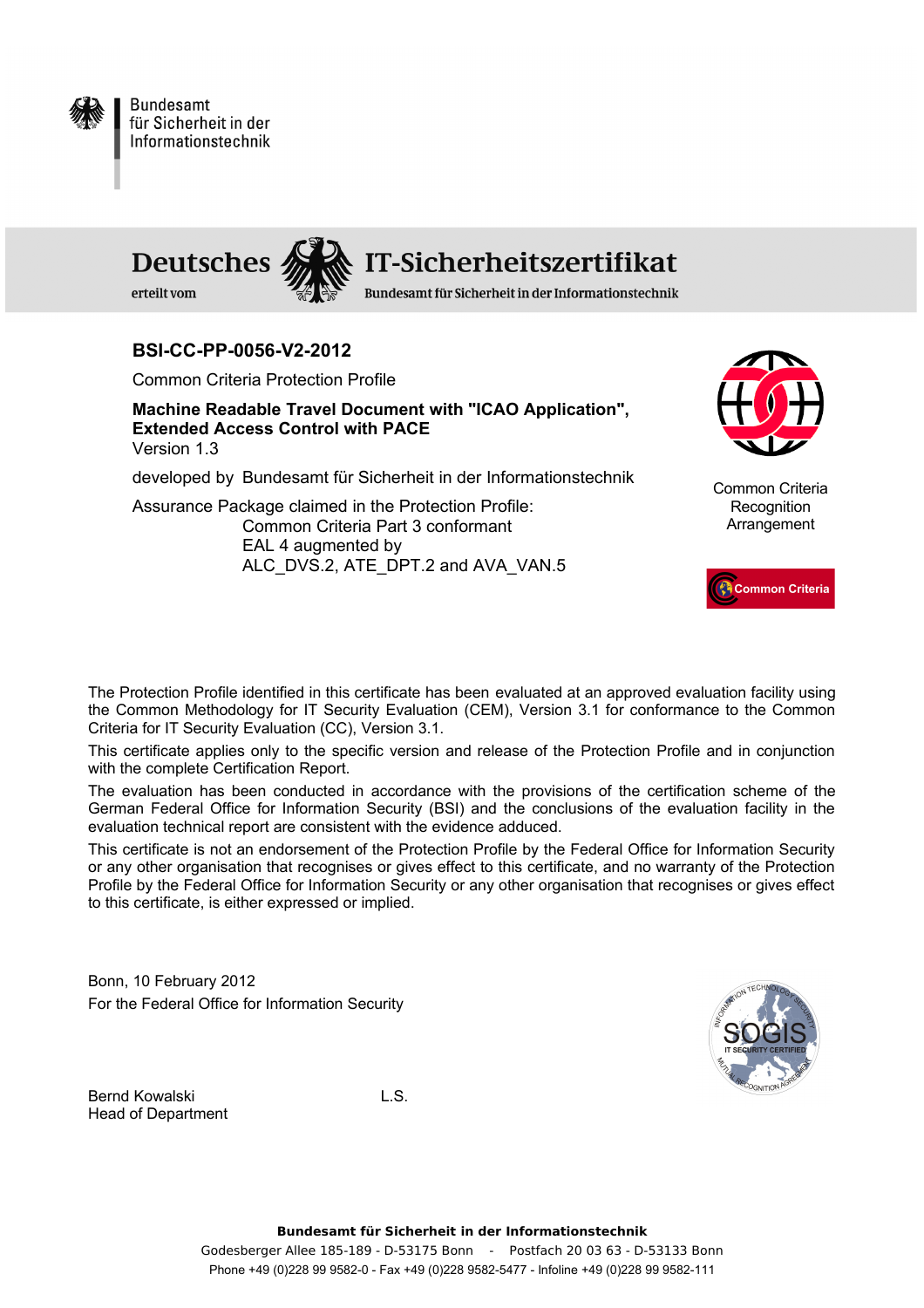This page is intentionally left blank.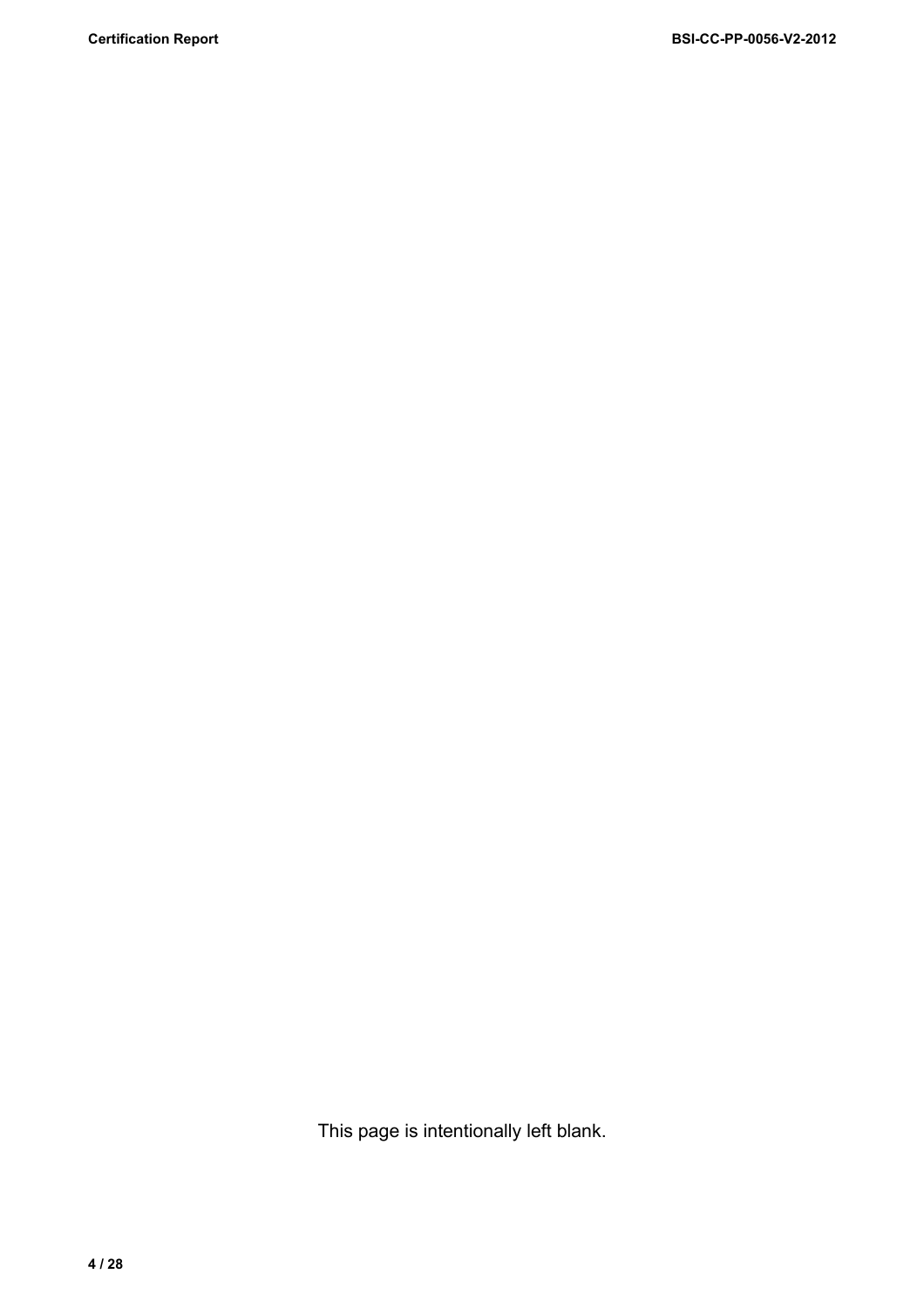## **Preliminary Remarks**

Under the BSIG<sup>[1](#page-4-0)</sup> Act, the Federal Office for Information Security (BSI) has the task of issuing certificates for information technology products as well as for Protection Profiles (PP).

A PP defines an implementation-independent set of IT security requirements for a category of products which are intended to meet common consumer needs for IT security. The development and certification of a PP or the reference to an existent one gives consumers the possibility to express their IT security needs without referring to a special product. Product or system certifications can be based on Protection Profiles. For products which have been certified based on a Protection Profile an individual certificate will be issued.

Certification of the Protection Profile is carried out on the instigation of the BSI or a sponsor.

A part of the procedure is the technical examination (evaluation) of the Protection Profile according to Common Criteria [1].

The evaluation is normally carried out by an evaluation facility recognised by the BSI or by BSI itself.

The result of the certification procedure is the present Certification Report. This report contains among others the certificate (summarised assessment) and the detailed Certification Results.

<span id="page-4-0"></span><sup>&</sup>lt;sup>1</sup> Act on the Federal Office for Information Security (BSI-Gesetz - BSIG) of 14 August 2009, Bundesgesetzblatt I p. 2821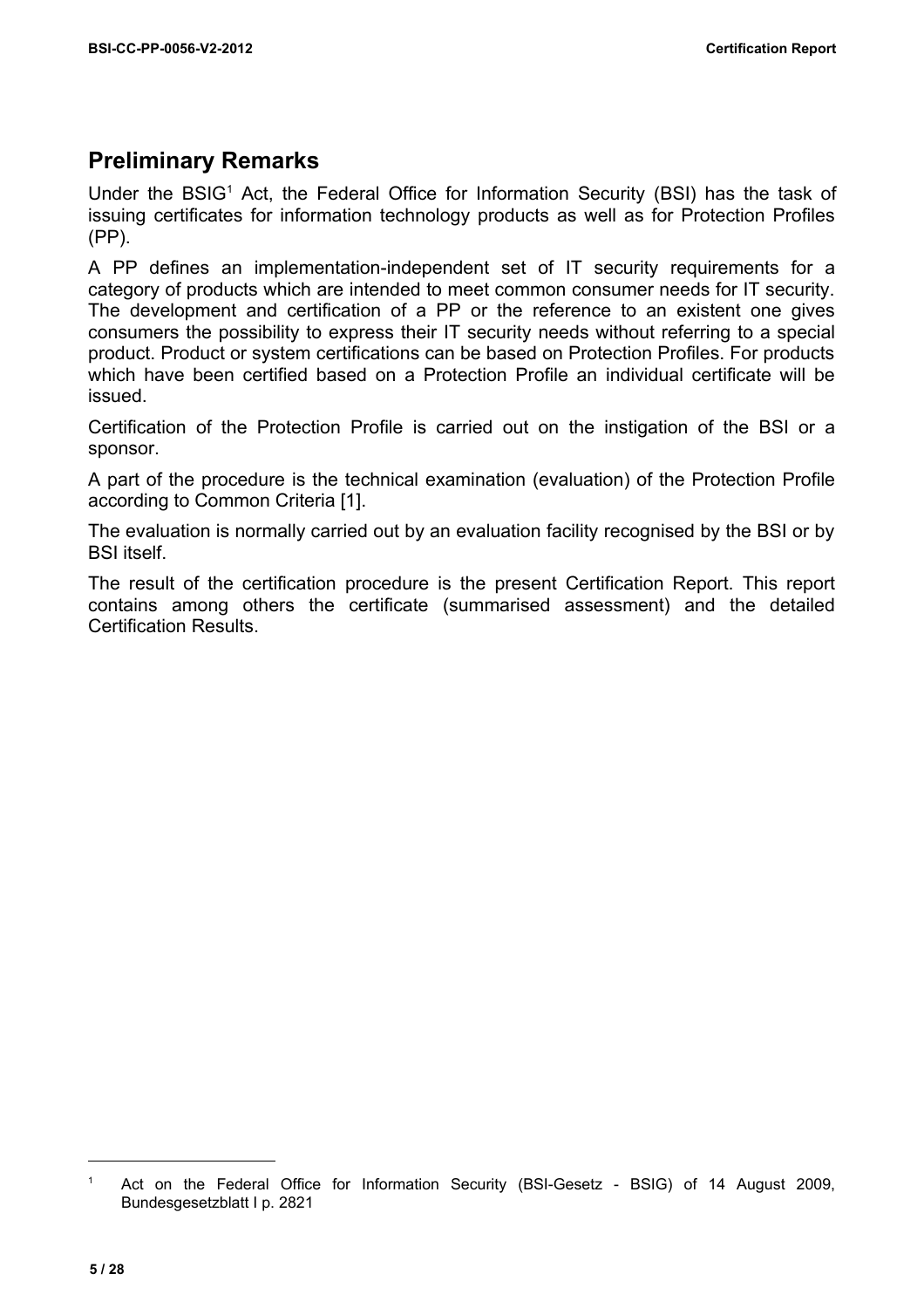## **Contents**

| 1 |                                                                  |  |
|---|------------------------------------------------------------------|--|
|   |                                                                  |  |
|   | 2.1 European Recognition of ITSEC/CC - Certificates (SOGIS-MRA)8 |  |
|   |                                                                  |  |
| 3 |                                                                  |  |
|   |                                                                  |  |
| 5 |                                                                  |  |
|   |                                                                  |  |
|   |                                                                  |  |
|   |                                                                  |  |
| 3 |                                                                  |  |
| 4 |                                                                  |  |
| 5 |                                                                  |  |
| 6 |                                                                  |  |
| 7 |                                                                  |  |
|   |                                                                  |  |
|   |                                                                  |  |
| 8 |                                                                  |  |
|   |                                                                  |  |
|   |                                                                  |  |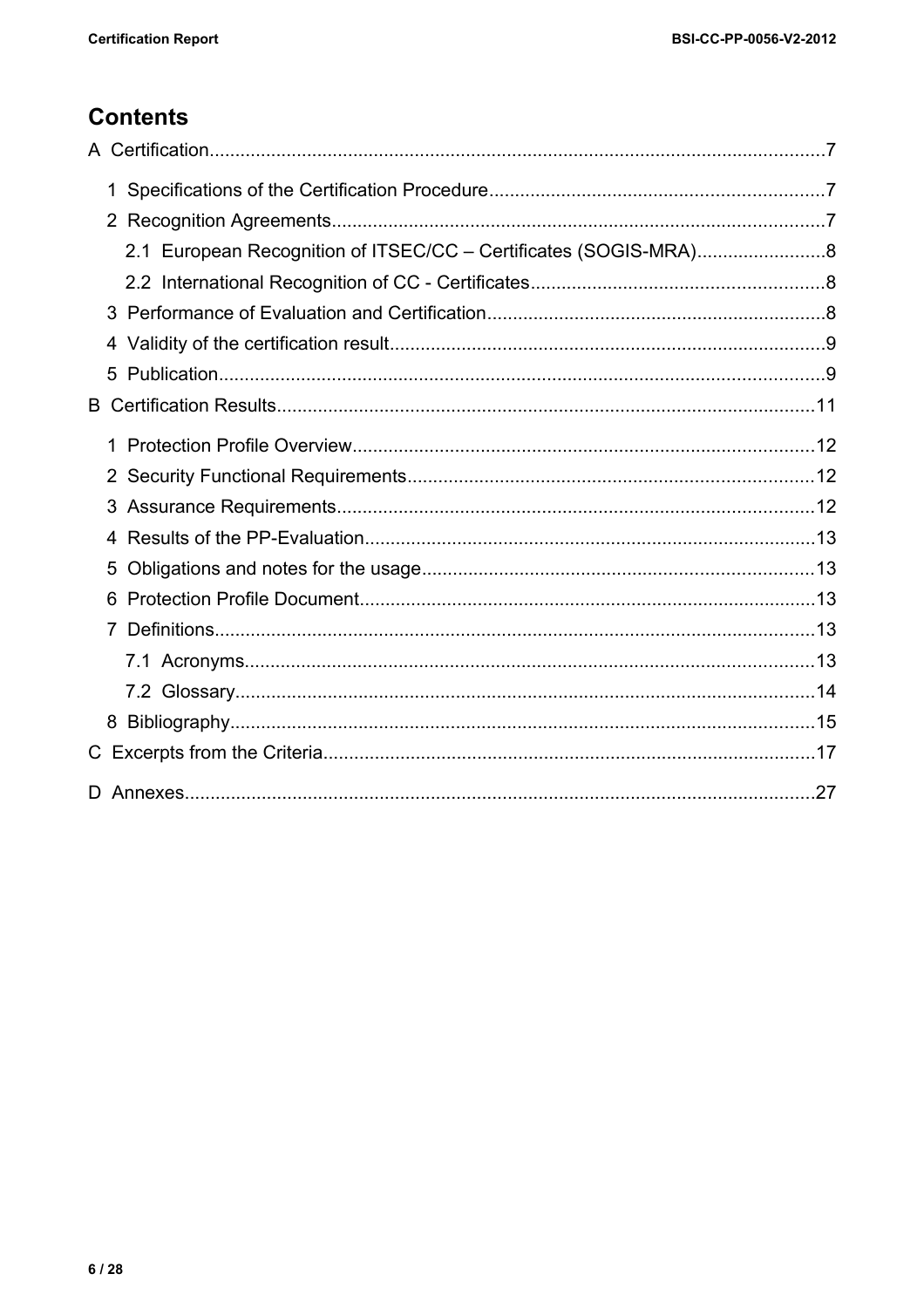## **A Certification**

## **1 Specifications of the Certification Procedure**

The certification body conducts the procedure according to the criteria laid down in the following:

- $\bullet$  BSIG<sup>[2](#page-6-0)</sup>
- $\bullet$  BSI Certification Ordinance<sup>[3](#page-6-1)</sup>
- $\bullet$  BSI Schedule of Costs<sup>[4](#page-6-2)</sup>
- Special decrees issued by the Bundesministerium des Innern (Federal Ministry of the Interior)
- DIN EN 45011 standard
- BSI certification: Procedural Description (BSI 7125) [3]
- Common Criteria for IT Security Evaluation (CC), Version 3.1<sup>[5](#page-6-3)</sup>[1]
- Common Methodology for IT Security Evaluation, Version 3.1 [2]
- BSI certification: Application Notes and Interpretation of the Scheme (AIS) [7]
- Procedure for the Issuance of a PP certificate by the BSI

## **2 Recognition Agreements**

In order to avoid multiple certification of the same Protection Profile in different countries a mutual recognition of IT security certificates - as far as such certificates are based on CC under certain conditions was agreed.

## **2.1 European Recognition of ITSEC/CC – Certificates (SOGIS-MRA)**

The SOGIS-Mutual Recognition Agreement (SOGIS-MRA) Version 3 became effective in April 2010. It defines the recognition of certificates for IT-Products at a basic recognition level and in addition at higher recognition levels for IT-Products related to certain technical domains only.

The basic recognition level includes Common Criteria (CC) Evaluation Assurance Levels EAL1 to EAL4 and ITSEC Evaluation Assurance Levels E1 to E3 (basic). For higher recognition levels the technical domain Smart card and similar Devices has been defined. It includes assurance levels beyond EAL4 resp. E3 (basic). In Addition, certificates issued for Protection Profiles based on Common Criteria are part of the recognition agreement.

<span id="page-6-0"></span><sup>&</sup>lt;sup>2</sup> Act on the Federal Office for Information Security (BSI-Gesetz - BSIG) of 14 August 2009, Bundesgesetzblatt I p. 2821

<span id="page-6-1"></span><sup>&</sup>lt;sup>3</sup> Ordinance on the Procedure for Issuance of a Certificate by the Federal Office for Information Security (BSI-Zertifizierungsverordnung, BSIZertV) of 07 July 1992, Bundesgesetzblatt I p. 1230

<span id="page-6-2"></span><sup>4</sup> Schedule of Cost for Official Procedures of the Bundesamt für Sicherheit in der Informationstechnik (BSI-Kostenverordnung, BSI-KostV) of 03 March 2005, Bundesgesetzblatt I p. 519

<span id="page-6-3"></span><sup>&</sup>lt;sup>5</sup> Proclamation of the Bundesministerium des Innern of 12 February 2007 in the Bundesanzeiger dated 23 February 2007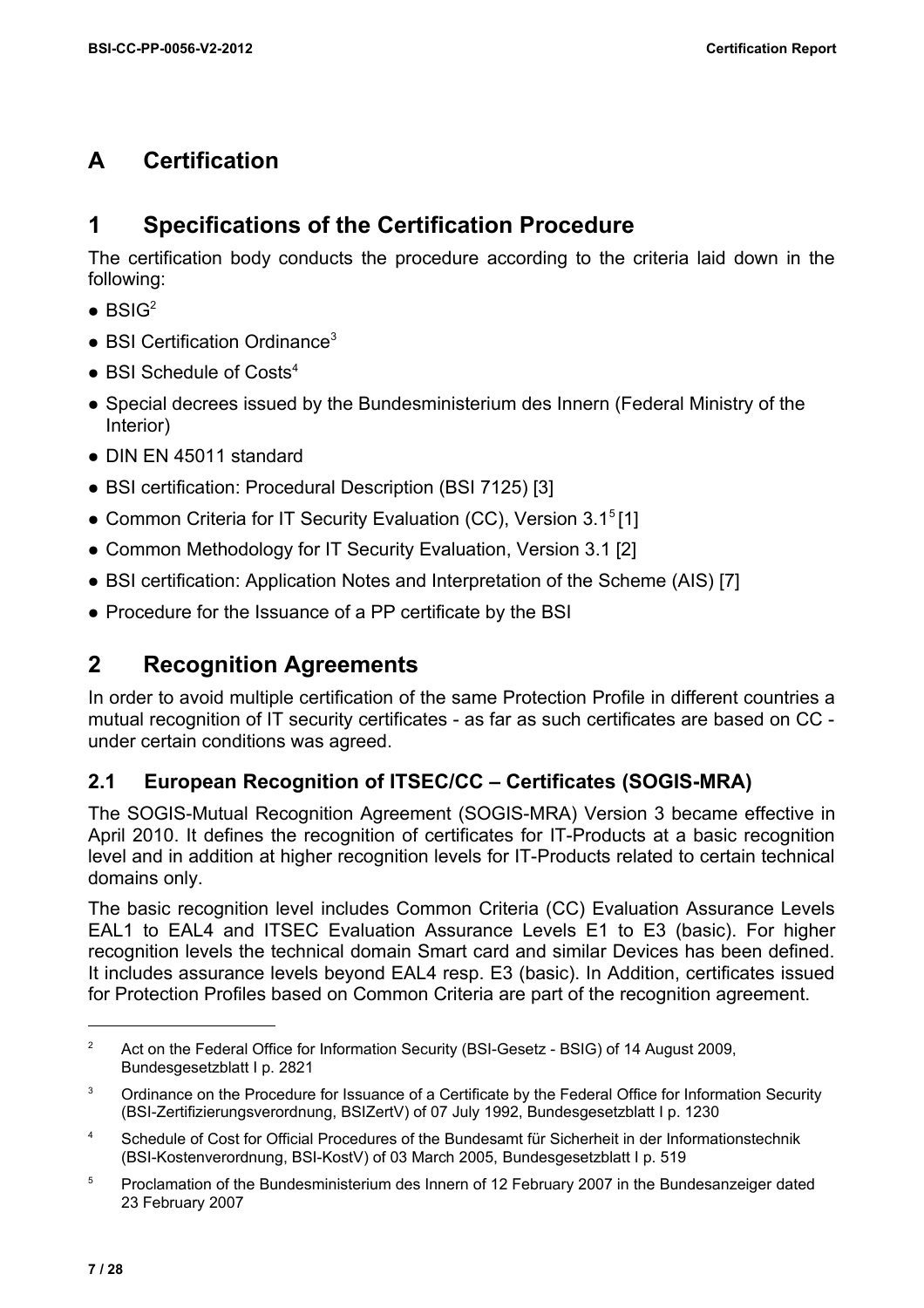As of September 2011 the new agreement has been signed by the national bodies of Austria, Finland, France, Germany, Italy, The Netherlands, Norway, Spain, Sweden and the United Kingdom. Details on recognition and the history of the agreement can be found at [https://www.bsi.bund.de/zertifizierung.](https://www.bsi.bund.de/zertifizierung)

The SOGIS-MRA logo printed on the certificate indicates that it is recognised under the terms of this agreement by the nations listed above.

#### **2.2 International Recognition of CC – Certificates (CCRA)**

An arrangement (Common Criteria Recognition Arrangement) on the mutual recognition of certificates based on the CC Evaluation Assurance Levels up to and including EAL 4 has been signed in May 2000 (CCRA). It includes also the recognition of Protection Profiles based on the CC.

As of September 2011 the arrangement has been signed by the national bodies of: Australia, Austria, Canada, Czech Republic, Denmark, Finland, France, Germany, Greece, Hungary, India, Israel, Italy, Japan, Republic of Korea, Malaysia, The Netherlands, New Zealand, Norway, Pakistan, Republic of Singapore, Spain, Sweden, Turkey, United Kingdom, United States of America. The current list of signatory nations and approved certification schemes can be seen on the website: [http://www.commoncriteriaportal.org.](http://www.commoncriteriaportal.org/)

The Common Criteria Recognition Arrangement logo printed on the certificate indicates that this certification is recognised under the terms of this agreement by the nations listed above.

## **3 Performance of Evaluation and Certification**

The certification body monitors each individual evaluation to ensure a uniform procedure, a uniform interpretation of the criteria and uniform ratings.

The PP Machine Readable Travel Document with "ICAO Application", Extended Access Control with PACE, Version 1.3 has undergone the certification procedure at BSI.

The evaluation of the PP Machine Readable Travel Document with "ICAO Application", Extended Access Control with PACE, Version 1.3 was conducted by the ITSEF T-Systems GEI GmbH. The evaluation was completed on 24 January 2012. The ITSEF T-Systems GEI GmbH is an evaluation facility (ITSEF) $6$  recognised by the certification body of BSI.

For this certification procedure the sponsor and applicant is: Bundesamt für Sicherheit in der Informationstechnik.

The certification is concluded with the comparability check and the production of this Certification Report. This work was completed by the BSI.

## **4 Validity of the certification result**

This Certification Report only applies to the version of the Protection Profile as indicated.

In case of changes to the certified version of the Protection Profile, the validity can be extended to new versions and releases, provided the sponsor applies for assurance continuity (i.e. re-certification or maintenance) of the modified Protection Profile, in accordance with the procedural requirements, and the evaluation does not reveal any security deficiencies.

<span id="page-7-0"></span><sup>6</sup> Information Technology Security Evaluation Facility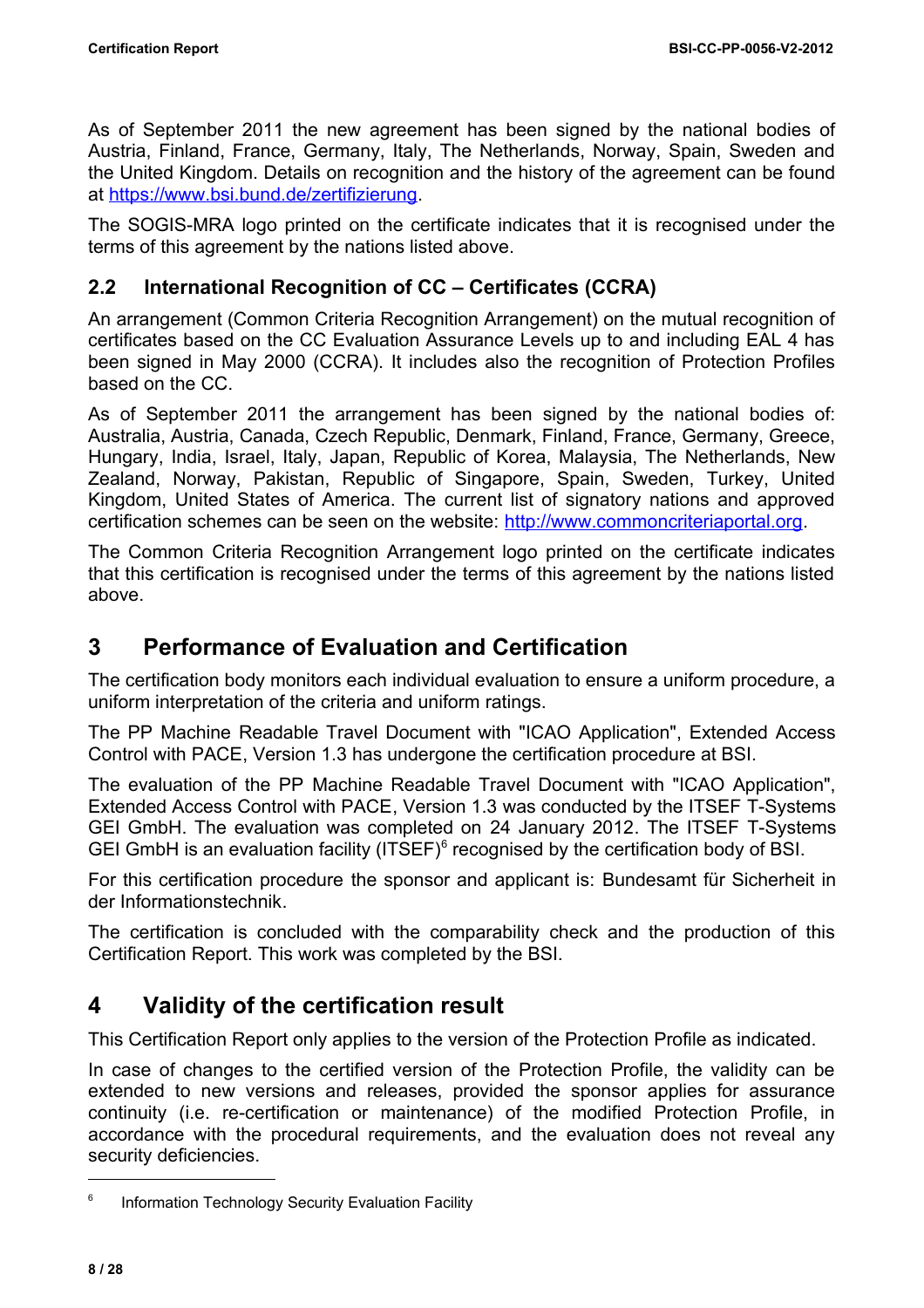For the meaning of the assurance levels please refer to the excerpts from the criteria at the end of the Certification Report.

## **5 Publication**

The PP Machine Readable Travel Document with "ICAO Application", Extended Access Control with PACE, Version 1.3 has been included in the BSI list of the certified Protection Profiles, which is published regularly (see also Internet: https://www.bsi.bund.de and [4]). Further information can be obtained from BSI-Infoline +49 228 9582-111.

Further copies of this Certification Report can be requested from the developer<sup>[7](#page-8-0)</sup> of the Protection Profile. The Certification Report may also be obtained in electronic form at the internet address stated above.

<span id="page-8-0"></span><sup>7</sup> Bundesamt für Sicherheit in der Informationstechnik Godesberger Allee 185-189 53175 Bonn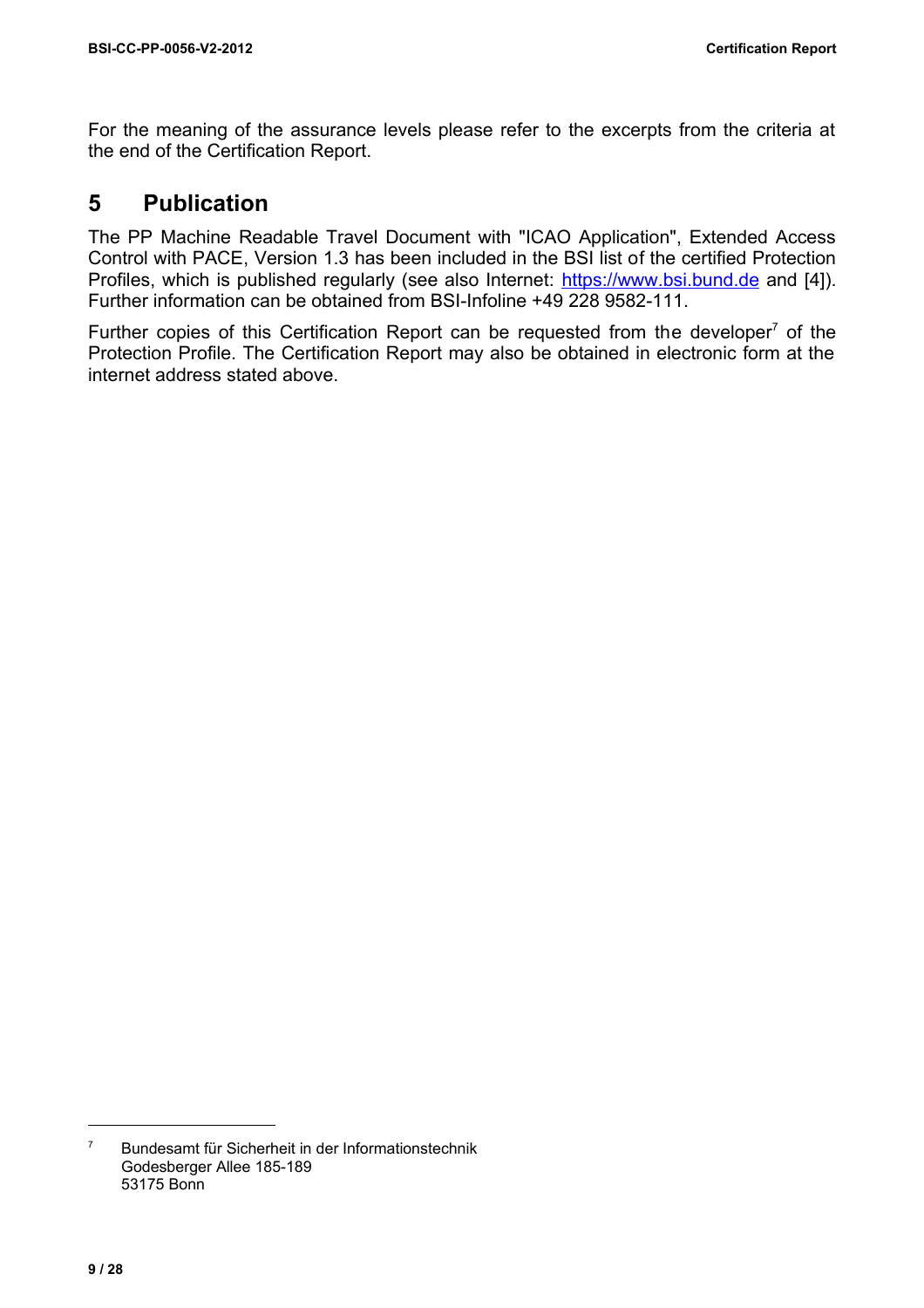This page is intentionally left blank.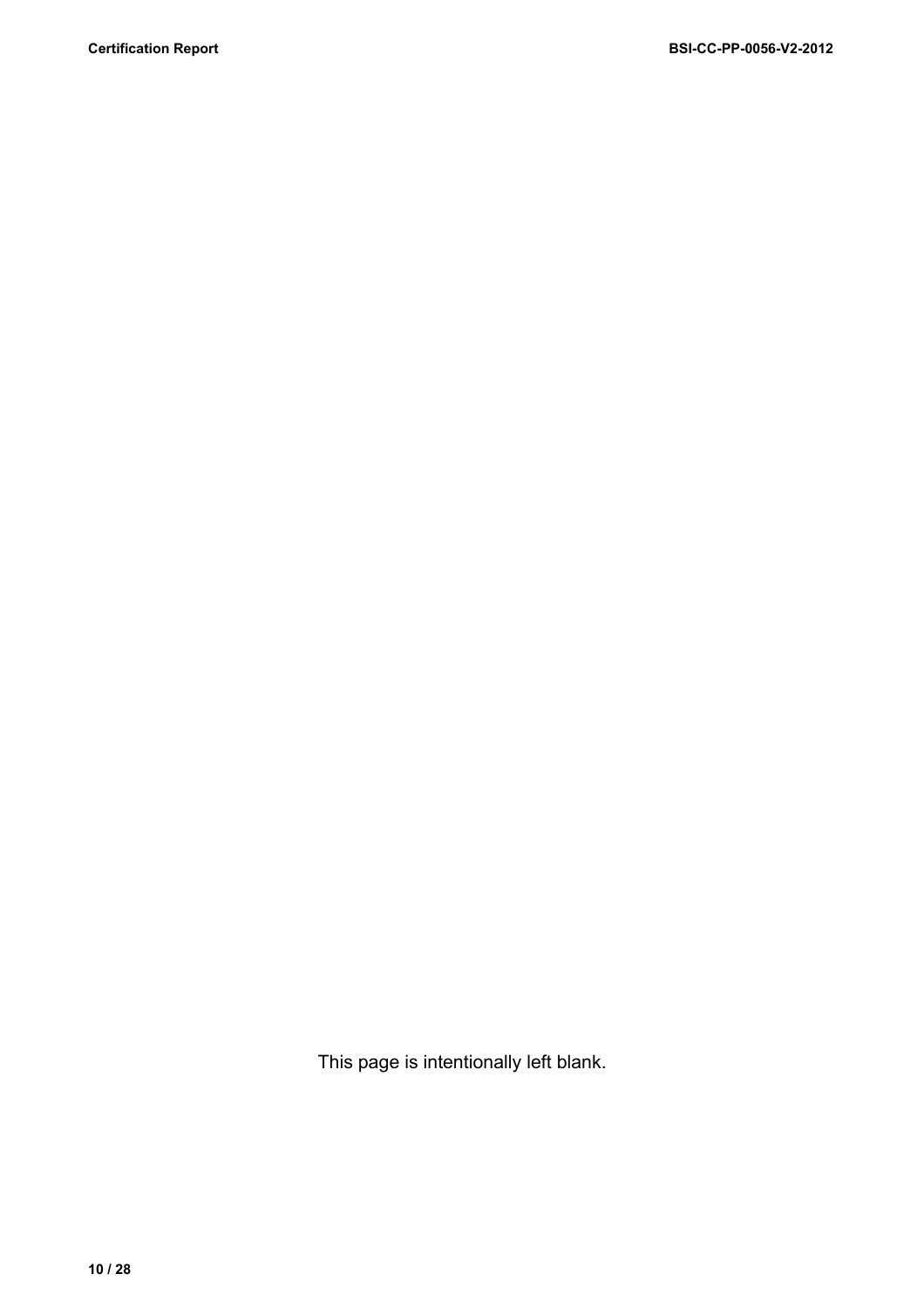## **B Certification Results**

The following results represent a summary of

- the certified Protection Profile,
- the relevant evaluation results from the evaluation facility, and
- complementary notes and stipulations of the certification body.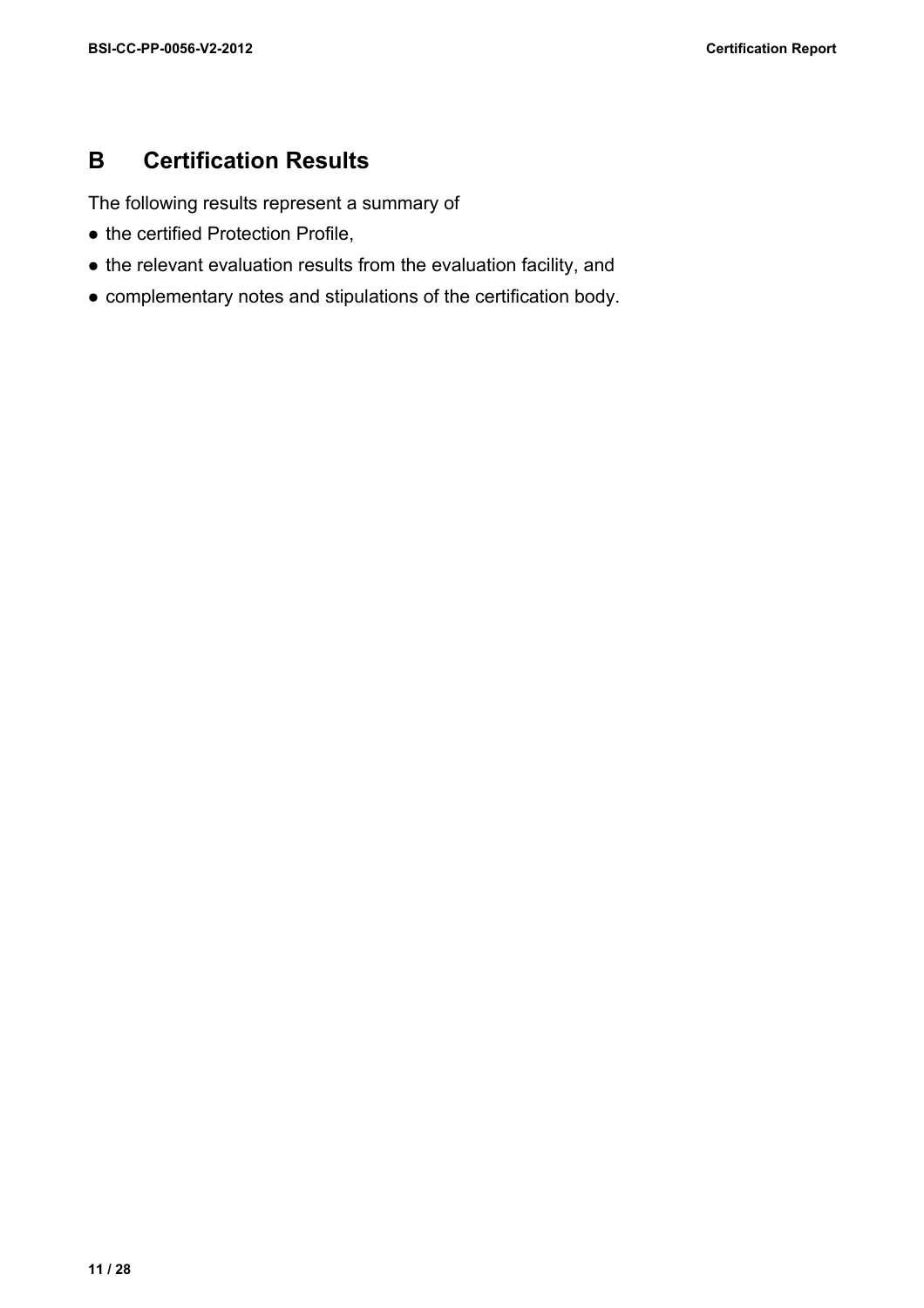## **1 Protection Profile Overview**

The Common Criteria Protection Profile (PP) Machine Readable Travel Document with "ICAO Application", Extended Access Control with PACE, Version 1.3 [6] is established by the Bundesamt für Sicherheit in der Informationstechnik as a basis for the development of Security Targets in order to perform a certification of an IT-product, the Target of Evaluation (TOE). The TOE described in the PP is a contact based / contactless integrated circuit chip of machine readable travel documents. It is a smart card programmed according to the Logical Data Structure (LDS) defined in the ICAO Doc 9303 [8] and providing the Extended Access Control according to [8] and the Technische Richtlinie TR-03110 [9], respectively. The communication between terminal and chip shall be protected by Password Authenticated Connection Establishment (PACE) according to Common Criteria Protection Profile Electronic Passport using Standard Inspection Procedure with PACE (PACE PP), BSI-CC-PP-0068-V2-2011 [10].

The TOE shall comprise at least the circuitry of the contact based / contactless chip including all IC dedicated software being active in the operational phase of the TOE (the integrated circuit, IC), the IC Embedded Software (operating system), the ePassport application and the associated guidance documentation.

The life phases for the current TOE are development, manufacturing, card issuing and, finally, operational use. Operational use of the TOE is explicitly in focus of the current PP.

The assets to be protected by a TOE claiming conformance to this PP are defined in the Protection Profile [6], chapter 3.1. Based on these assets the security problem definition is defined in terms of assumptions, threats and organisational security policies. This is outlined in the Protection Profile [6], chapter 3.2, 3.3 and 3.4.

These assumptions, threats and organisational security policies are split into security objectives to be fulfilled by a TOE claiming conformance to this PP and security objectives to be fulfilled by the operational environment of a TOE claiming conformance to this PP. These objectives are outlined in the PP [6], chapter 4.1 and 4.2.

The Common Criteria Protection Profile (PP) Machine Readable Travel Document with "ICAO Application", Extended Access Control with PACE, Version 1.3 [6] claims conformance to the Common Criteria Protection Profile Electronic Passport using Standard Inspection Procedure with PACE (PACE PP), BSI-CC-PP-0068-V2-2011.

The Protection Profile [6] requires a Security Target based on this PP or another PP claiming this PP, to fulfil the CC requirements for strict conformance.

## **2 Security Functional Requirements**

Based on the security objectives to be fulfilled by a TOE claiming conformance to this PP the security policy is expressed by the set of security functional requirements (SFR) to be implemented by a TOE. It covers the following issues:

- Class FCS: Cryptographic Support
- Class FIA: Identification and Authentication
- Class FDP: User Data Protection
- Class FMT: Security Management
- Class FPT: Protection of the Security Functions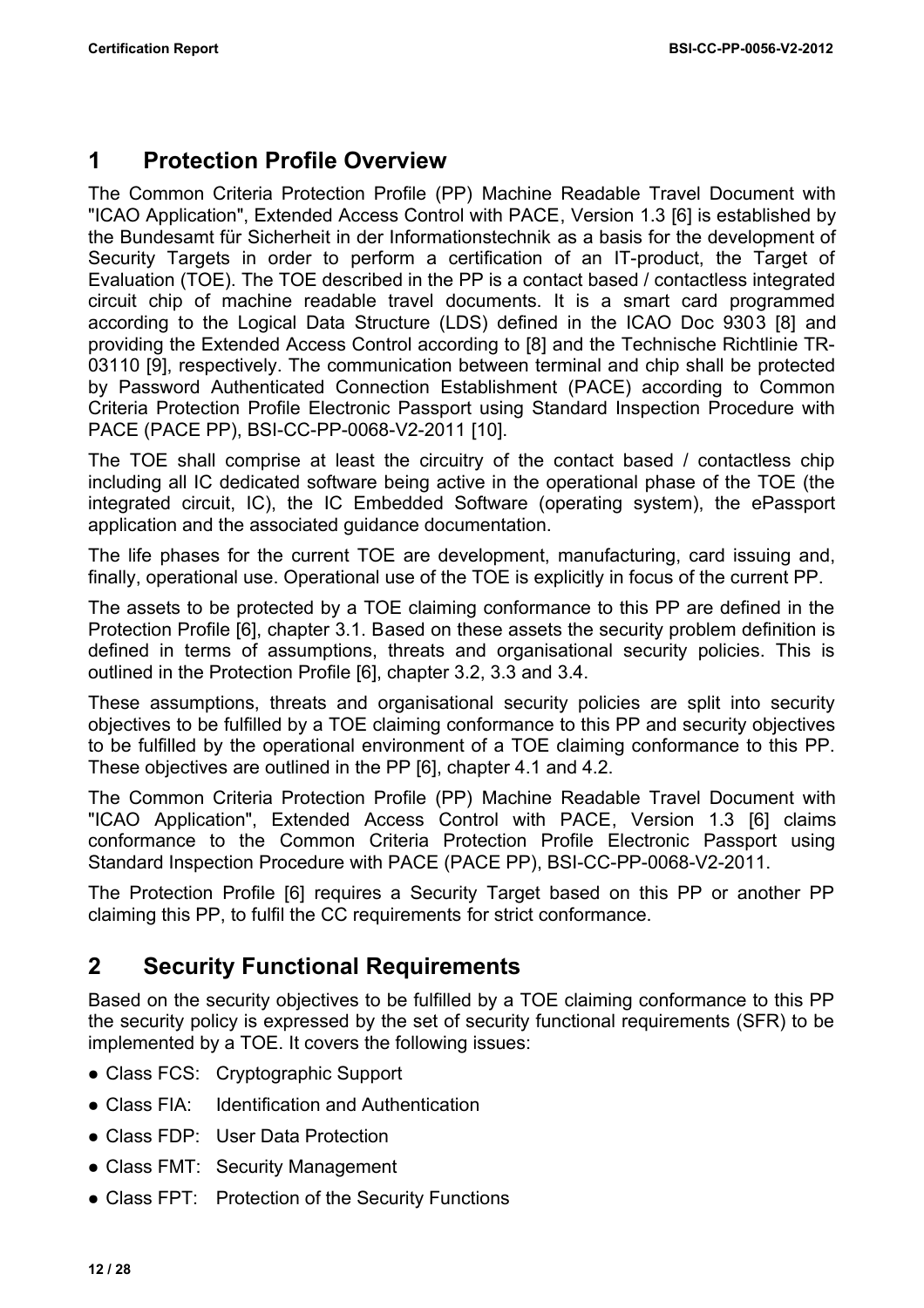These TOE security functional requirements are outlined in the PP [6], chapter 6.1. They are selected from Common Criteria Part 2 and some of them are newly defined. Thus the SFR claim is called:

Common Criteria Part 2 extended

### **3 Assurance Requirements**

The TOE security assurance package claimed in the Protection Profile is based entirely on the assurance components defined in part 3 of the Common Criteria. Thus, this assurance package is called:

> Common Criteria Part 3 conformant EAL 4 augmented by ALC DVS.2, ATE DPT.2 and AVA\_VAN.5

(for the definition and scope of assurance packages according to CC see part C or [1], part 3 for details).

## **4 Results of the PP-Evaluation**

The Evaluation Technical Report (ETR) [5] was provided by the ITSEF according to the Common Criteria [1], the Methodology [2], the requirements of the Scheme [3] and all Application Notes and Interpretations of the Scheme (AIS) [7] as relevant for the TOE.

As a result of the evaluation the verdict PASS is confirmed for the assurance components of the class APE.

The following assurance components were used:

APE\_INT.1 PP introduction

APE CCL.1 Conformance claims

APE\_SPD.1 Security problem definition

APE\_OBJ.2 Security objectives

APE\_ECD.1 Extended components definition

APE\_REQ.2 Derived security requirements

The results of the evaluation are only applicable to the Protection Profile as defined in chapter 1.

### **5 Obligations and notes for the usage**

The following aspects need to be fulfilled when using the Protection Profile:

-None-

It is recommend to the user to consider the application notes to gain additional information and specific explanations.

## **6 Protection Profile Document**

The Protection Profile Machine Readable Travel Document with "ICAO Application", Extended Access Control with PACE, Version 1.3 [6] is being provided within a separate document as Annex A of this report.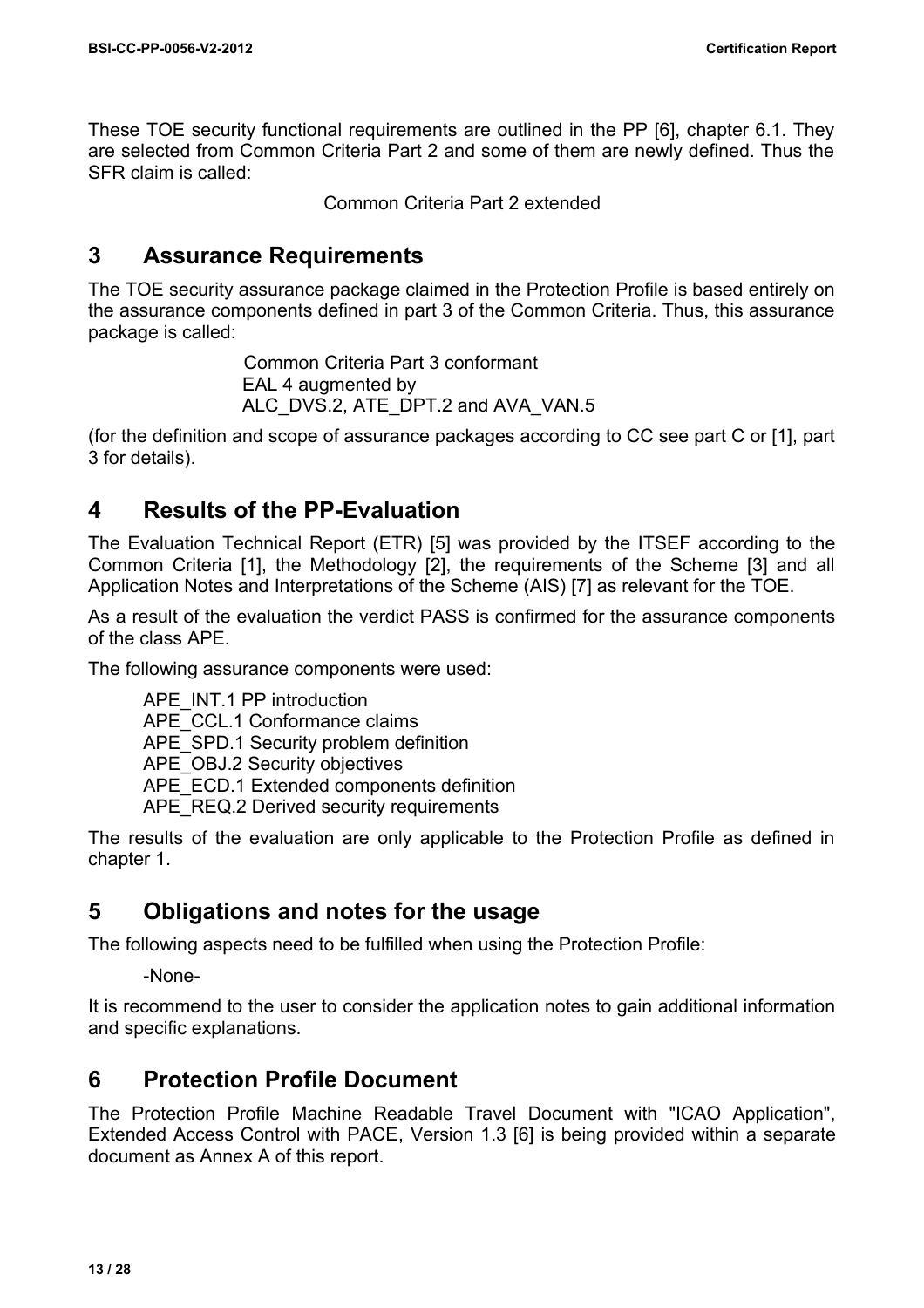## **7 Definitions**

#### **7.1 Acronyms**

- **AIS** Application Notes and Interpretations of the Scheme **BSI** Bundesamt für Sicherheit in der Informationstechnik / Federal Office for Information Security, Bonn, Germany **BSIG** BSI-Gesetz / Act on the Federal Office for Information Security **CCRA** Common Criteria Recognition Arrangement **CC** Common Criteria for IT Security Evaluation **CEM** Common Methodology for Information Technology Security Evaluation **EAL** Evaluation Assurance Level **ETR** Evaluation Technical Report **IT** Information Technology **ITSEC** Information Technology Security Evaluation Criteria **ITSEF** Information Technology Security Evaluation Facility **PP** Protection Profile **SAR** Security Assurance Requirement **SF** Security Function **SFP** Security Function Policy **SFR** Security Functional Requirement **ST** Security Target **TOE** Target of Evaluation
- **TSF** TOE Security Functionality

### **7.2 Glossary**

**Augmentation** - The addition of one or more requirement(s) to a package.

**Extension** - The addition to an ST or PP of functional requirements not contained in part 2 and/or assurance requirements not contained in part 3 of the CC.

**Formal** - Expressed in a restricted syntax language with defined semantics based on wellestablished mathematical concepts.

**Informal** - Expressed in natural language.

**Object** - An passive entity in the TOE, that contains or receives information, and upon which subjects perform operations.

**Protection Profile** - An implementation-independent statement of security needs for a TOE type.

**Security Target** - An implementation-dependent statement of security needs for a specific identified TOE.

**Semiformal** - Expressed in a restricted syntax language with defined semantics.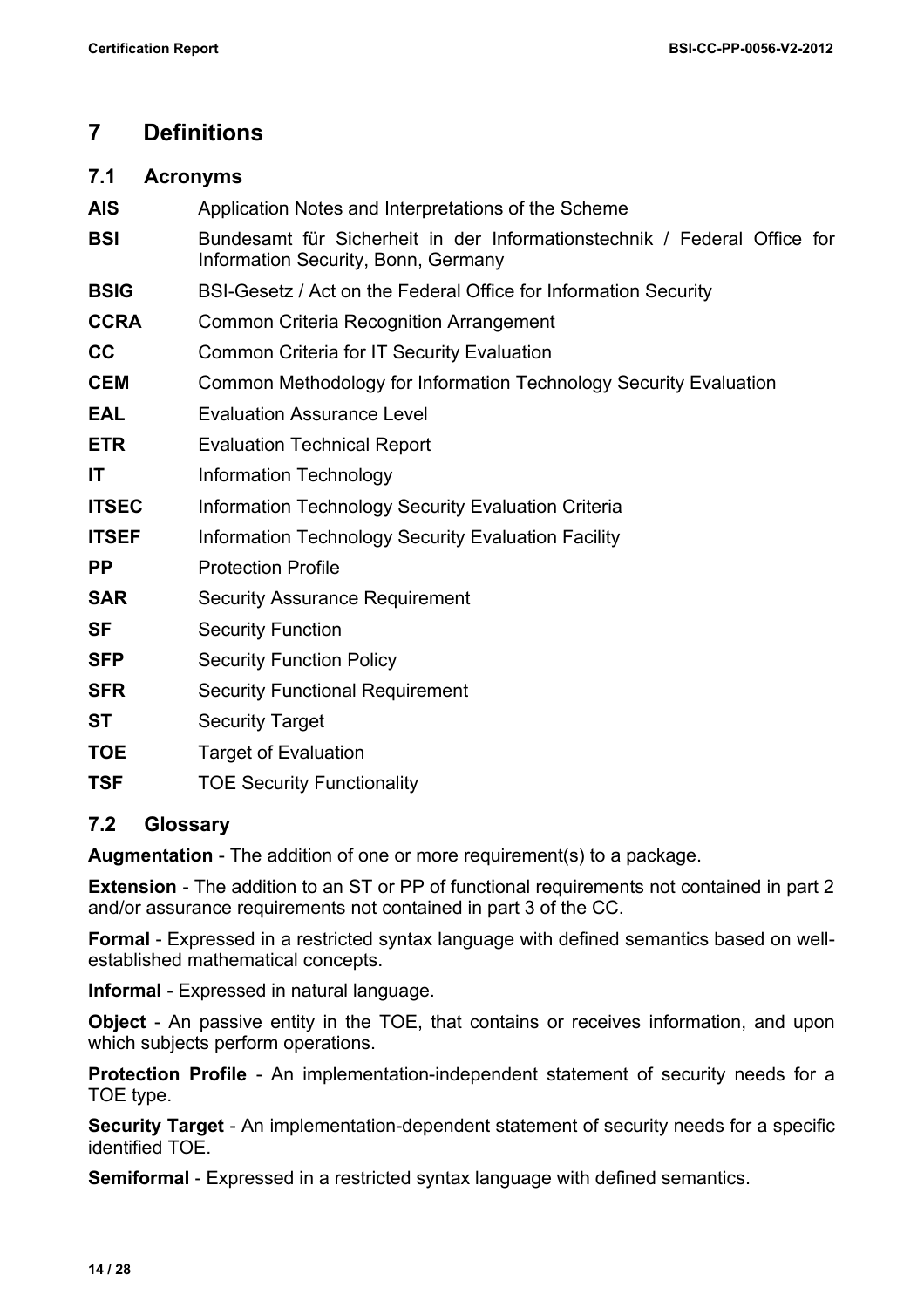**Subject** - An active entity in the TOE that performs operations on objects.

**Target of Evaluation** - A set of software, firmware and/or hardware possibly accompanied by guidance.

**TOE Security Functionality** - combined functionality of all hardware, software, and firmware of a TOE that must be relied upon for the correct enforcement of the SFRs.

## **8 Bibliography**

- [1] Common Criteria for Information Technology Security Evaluation, Version 3.1, Part 1: Introduction and general model, Revision 3, July 2009 Part 2: Security functional components, Revision 3, July 2009 Part 3: Security assurance components, Revision 3, July 2009
- [2] Common Methodology for Information Technology Security Evaluation (CEM), Evaluation Methodology, Version 3.1, Revision 3, July 2009
- [3] BSI certification: Procedural Description (BSI 7125)
- [4] German IT Security Certificates (BSI 7148), periodically updated list published also on the BSI Website
- [5] Evaluation Technical Report BSI-CC-PP-0056-V2-2012, Version 1.0, 23.01.2012, T-Systems GEI GmbH (confidential document)
- [6] Common Criteria Protection Profile Machine Readable Travel Document with "ICAO Application", Extended Access Control with PACE, BSI-CC-PP-0056-V2-2012, developed by Bundesamt für Sicherheit in der Informationstechnik, Version 1.3.0, 20.01.2012
- [7] Application Notes and Interpretations of the Scheme (AIS) as relevant for the TOE $8$ .
- [8] ICAO\_9303, Machine Readable Travel Documents, part 1 Machine Readable Passports, Sixth Edition, 2006, International Civil Aviation Organization
- [9] Technical Guideline Advanced Security Mechanisms for Machine Readable Travel Documents – Extended Access Control (EAC), Password Authenticated Connection Establishment (PACE), and Restricted Identification (RI), BSI TR-03110, Version 2.05, October 2010, Bundesamt für Sicherheit in der Informationstechnik (BSI)
- [10] Common Criteria Protection Profile Machine Readable Travel Document using Standard Inspection Procedure with PACE (PACE PP), BSI-CC-PP-0068-V2-2011, Version 1.0, November 2011

<span id="page-14-0"></span><sup>8</sup> specially

<sup>•</sup> AIS 32, Version 7, 8 Juni 2011, CC-Interpretationen im deutschen Zertifizierungsschema

<sup>•</sup> AIS 38, Version 2, 28 September 2007, Reuse of evaluation results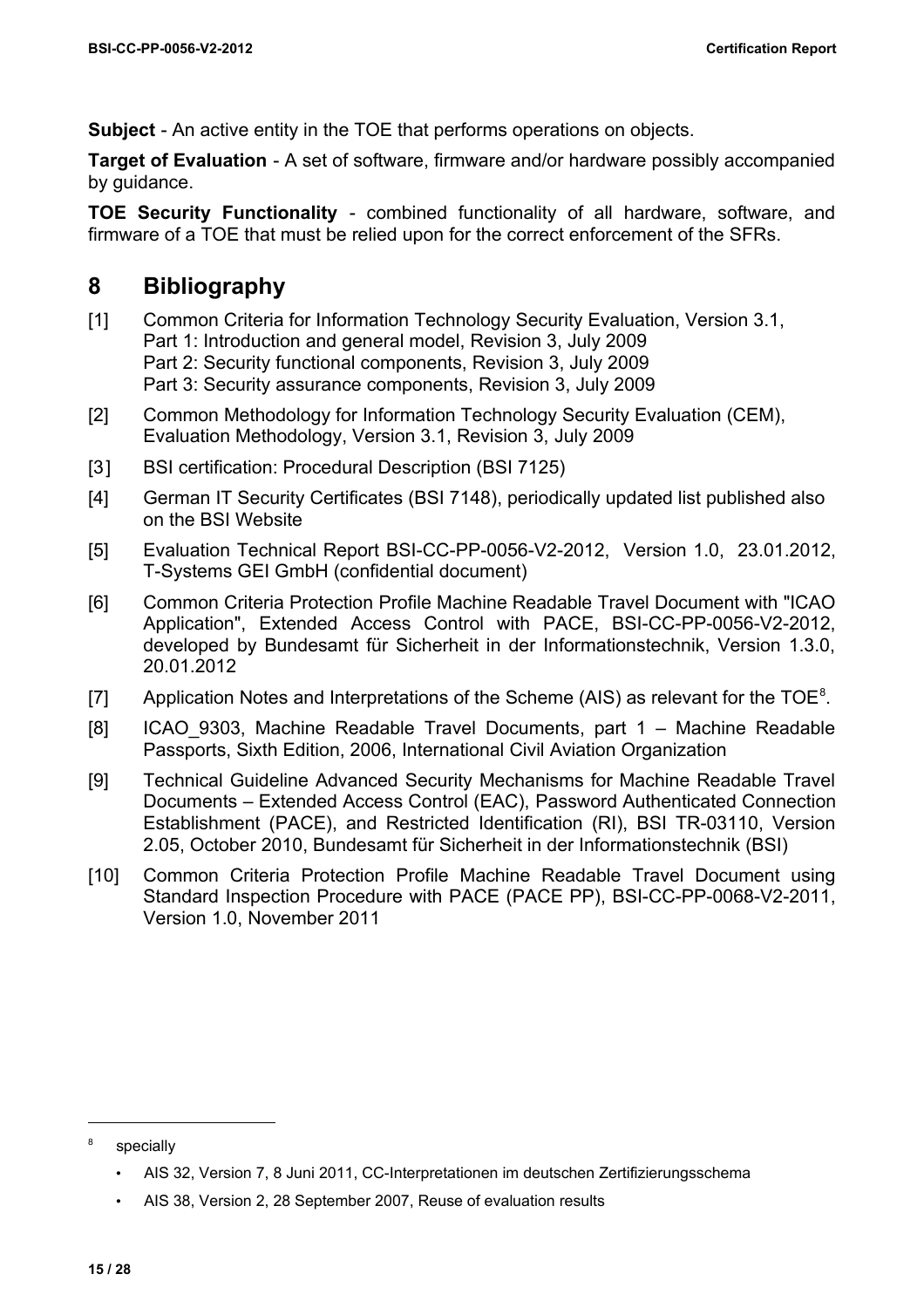This page is intentionally left blank.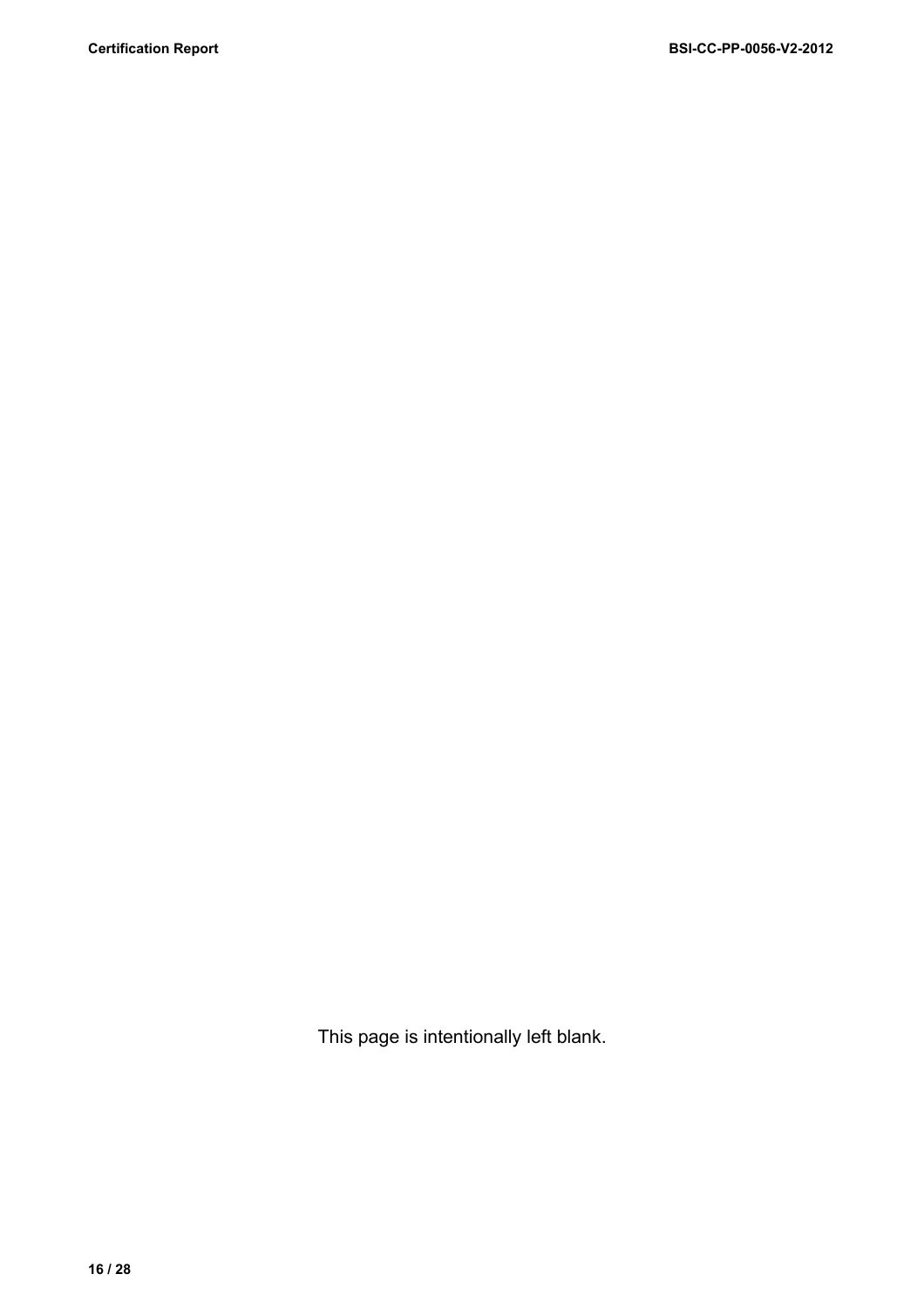## **C Excerpts from the Criteria**

#### CC Part1:

#### **Conformance Claim** (chapter 10.4)

"The conformance claim indicates the source of the collection of requirements that is met by a PP or ST that passes its evaluation. This conformance claim contains a CC conformance claim that:

- describes the version of the CC to which the PP or ST claims conformance.
- describes the conformance to CC Part 2 (security functional requirements) as either:
	- **CC Part 2 conformant**  A PP or ST is CC Part 2 conformant if all SFRs in that PP or ST are based only upon functional components in CC Part 2, or
	- **CC Part 2 extended** A PP or ST is CC Part 2 extended if at least one SFR in that PP or ST is not based upon functional components in CC Part 2.
- describes the conformance to CC Part 3 (security assurance requirements) as either:
	- **CC Part 3 conformant** A PP or ST is CC Part 3 conformant if all SARs in that PP or ST are based only upon assurance components in CC Part 3, or
	- CC Part 3 extended A PP or ST is CC Part 3 extended if at least one SAR in that PP or ST is not based upon assurance components in CC Part 3.

Additionally, the conformance claim may include a statement made with respect to packages, in which case it consists of one of the following:

- Package name Conformant A PP or ST is conformant to a pre-defined package (e.g. EAL) if:
	- the SFRs of that PP or ST are identical to the SFRs in the package, or
	- the SARs of that PP or ST are identical to the SARs in the package.
- Package name Augmented A PP or ST is an augmentation of a predefined package if:
	- the SFRs of that PP or ST contain all SFRs in the package, but have at least one additional SFR or one SFR that is hierarchically higher than an SFR in the package.
	- the SARs of that PP or ST contain all SARs in the package, but have at least one additional SAR or one SAR that is hierarchically higher than an SAR in the package.

Note that when a TOE is successfully evaluated to a given ST, any conformance claims of the ST also hold for the TOE. A TOE can therefore also be e.g. CC Part 2 conformant.

Finally, the conformance claim may also include two statements with respect to Protection Profiles:

- PP Conformant A PP or TOE meets specific PP(s), which are listed as part of the conformance result.
- Conformance Statement (Only for PPs) This statement describes the manner in which PPs or STs must conform to this PP: strict or demonstrable. For more information on this Conformance Statement, see Annex D."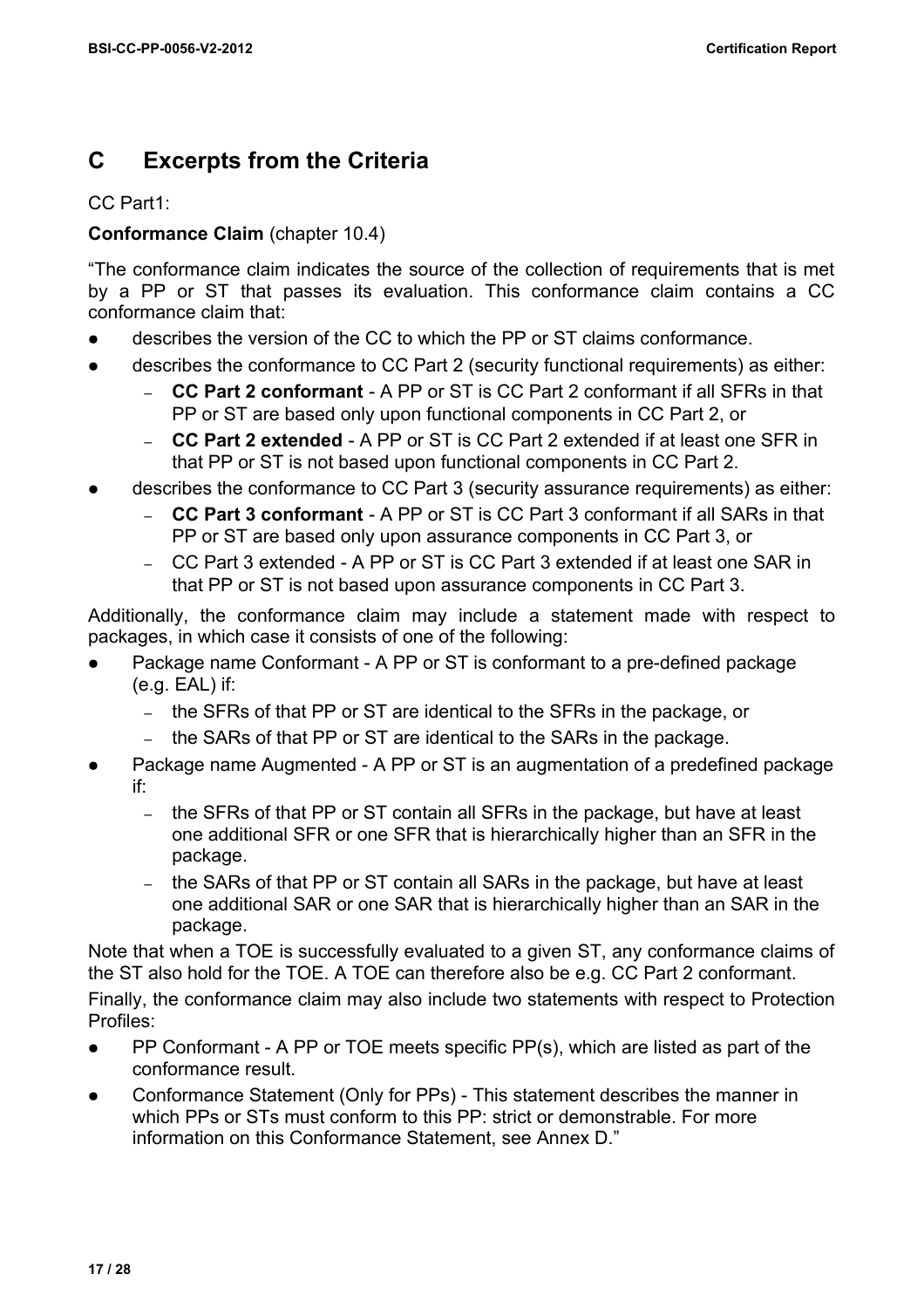#### CC Part 3:

#### **Class APE: Protection Profile evaluation** (chapter 10)

"Evaluating a PP is required to demonstrate that the PP is sound and internally consistent, and, if the PP is based on one or more other PPs or on packages, that the PP is a correct instantiation of these PPs and packages. These properties are necessary for the PP to be suitable for use as the basis for writing an ST or another PP."

| <b>Assurance Class</b> | <b>Assurance Components</b>                                                                    |  |  |  |
|------------------------|------------------------------------------------------------------------------------------------|--|--|--|
|                        | APE INT.1 PP introduction                                                                      |  |  |  |
|                        | APE CCL.1 Conformance claims                                                                   |  |  |  |
| Class APE: Protection  | APE SPD.1 Security problem definition                                                          |  |  |  |
| Profile evaluation     | APE OBJ.1 Security objectives for the operational environment<br>APE OBJ.2 Security objectives |  |  |  |
|                        | APE ECD.1 Extended components definition                                                       |  |  |  |
|                        | APE REQ.1 Stated security requirements<br>APE REQ.2 Derived security requirements              |  |  |  |

APE: Protection Profile evaluation class decomposition

#### **Class ASE: Security Target evaluation** (chapter 11)

"Evaluating an ST is required to demonstrate that the ST is sound and internally consistent, and, if the ST is based on one or more PPs or packages, that the ST is a correct instantiation of these PPs and packages. These properties are necessary for the ST to be suitable for use as the basis for a TOE evaluation."

| <b>Assurance Class</b>                   | <b>Assurance Components</b>                                                                                     |  |  |  |  |
|------------------------------------------|-----------------------------------------------------------------------------------------------------------------|--|--|--|--|
|                                          | ASE INT.1 ST introduction                                                                                       |  |  |  |  |
|                                          | ASE CCL.1 Conformance claims                                                                                    |  |  |  |  |
|                                          | ASE SPD.1 Security problem definition                                                                           |  |  |  |  |
| Class ASE: Security<br>Target evaluation | ASE OBJ.1 Security objectives for the operational environment<br>ASE OBJ.2 Security objectives                  |  |  |  |  |
|                                          | ASE ECD.1 Extended components definition                                                                        |  |  |  |  |
|                                          | ASE REQ.1 Stated security requirements<br>ASE REQ.2 Derived security requirements                               |  |  |  |  |
|                                          | ASE TSS.1 TOE summary specification<br>ASE TSS.2 TOE summary specification with architectural design<br>summary |  |  |  |  |

#### **ASE: Security Target evaluation class decomposition**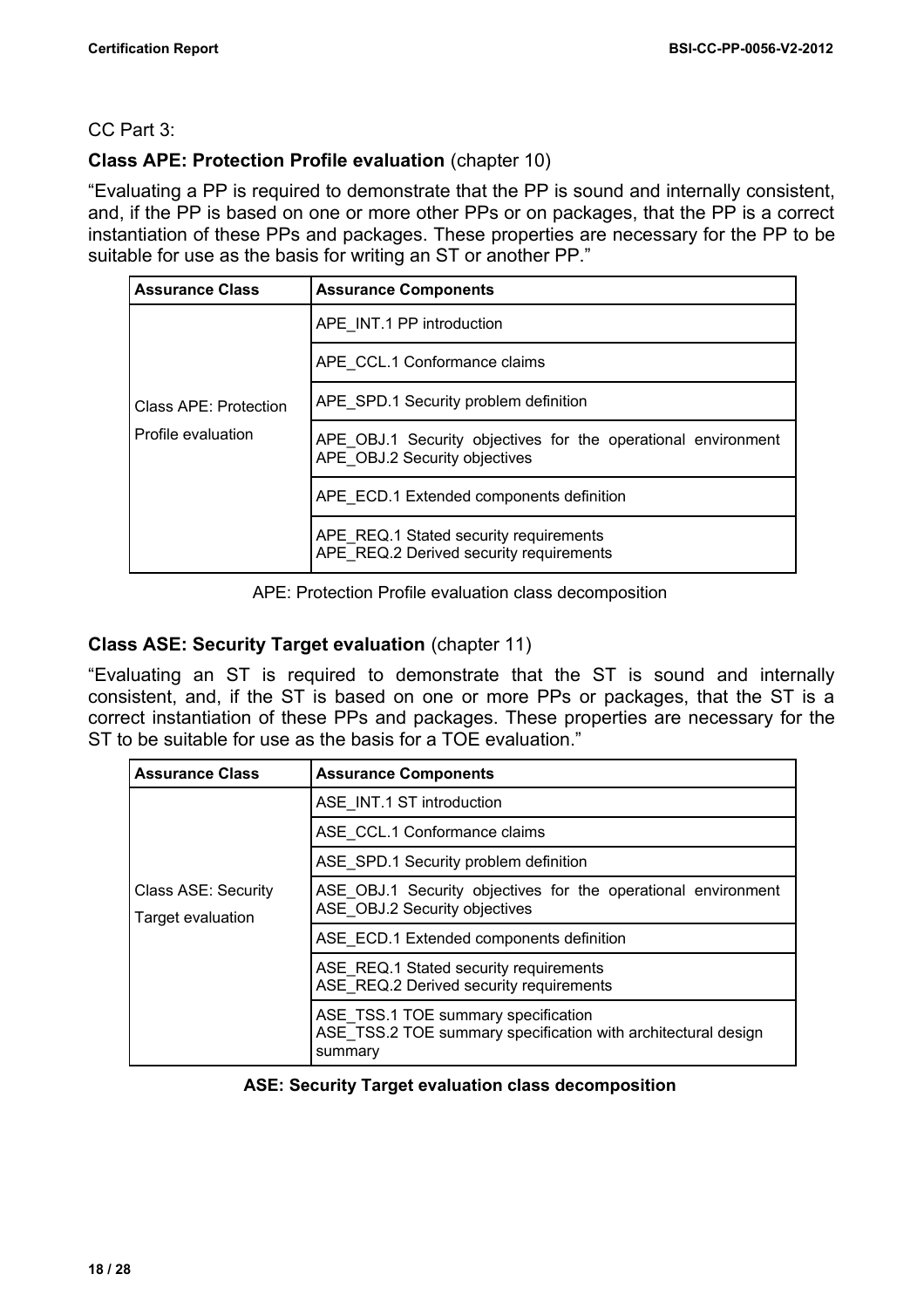#### **Security assurance components** (chapter 7)

"The following Sections describe the constructs used in representing the assurance classes, families, and components."

"Each assurance class contains at least one assurance family."

"Each assurance family contains one or more assurance components."

The following table shows the assurance class decomposition.

| <b>Assurance Class</b>  | <b>Assurance Components</b>                                                                                                                                                                                                                                                                                                                                                                                     |
|-------------------------|-----------------------------------------------------------------------------------------------------------------------------------------------------------------------------------------------------------------------------------------------------------------------------------------------------------------------------------------------------------------------------------------------------------------|
|                         | ADV_ARC.1 Security architecture description                                                                                                                                                                                                                                                                                                                                                                     |
| ADV: Development        | ADV FSP.1 Basic functional specification<br>ADV FSP.2 Security-enforcing functional specification<br>ADV FSP.3 Functional specification with complete summary<br>ADV_FSP.4 Complete functional specification<br>ADV FSP.5 Complete semi-formal functional specification with<br>additional error information<br>ADV_FSP.6 Complete semi-formal functional specification with<br>additional formal specification |
|                         | ADV IMP.1 Implementation representation of the TSF<br>ADV IMP.2 Implementation of the TSF                                                                                                                                                                                                                                                                                                                       |
|                         | ADV INT.1 Well-structured subset of TSF internals<br>ADV INT.2 Well-structured internals<br>ADV INT.3 Minimally complex internals                                                                                                                                                                                                                                                                               |
|                         | ADV_SPM.1 Formal TOE security policy model                                                                                                                                                                                                                                                                                                                                                                      |
|                         | ADV_TDS.1 Basic design<br>ADV TDS.2 Architectural design<br>ADV_TDS.3 Basic modular design<br>ADV TDS.4 Semiformal modular design<br>ADV TDS.5 Complete semiformal modular design<br>ADV_TDS.6 Complete semiformal modular design with formal high-<br>level design presentation                                                                                                                                |
| AGD:                    | AGD_OPE.1 Operational user guidance                                                                                                                                                                                                                                                                                                                                                                             |
| Guidance documents      | AGD_PRE.1 Preparative procedures                                                                                                                                                                                                                                                                                                                                                                                |
|                         | ALC_CMC.1 Labelling of the TOE<br>ALC CMC.2 Use of a CM system<br>ALC CMC.3 Authorisation controls<br>ALC_CMC.4 Production support, acceptance procedures and<br>automation<br>ALC_CMC.5 Advanced support                                                                                                                                                                                                       |
| ALC: Life cycle support | ALC_CMS.1 TOE CM coverage<br>ALC CMS.2 Parts of the TOE CM coverage<br>ALC_CMS.3 Implementation representation CM coverage<br>ALC_CMS.4 Problem tracking CM coverage<br>ALC_CMS.5 Development tools CM coverage                                                                                                                                                                                                 |
|                         | ALC_DEL.1 Delivery procedures                                                                                                                                                                                                                                                                                                                                                                                   |
|                         | ALC DVS.1 Identification of security measures<br>ALC DVS.2 Sufficiency of security measures                                                                                                                                                                                                                                                                                                                     |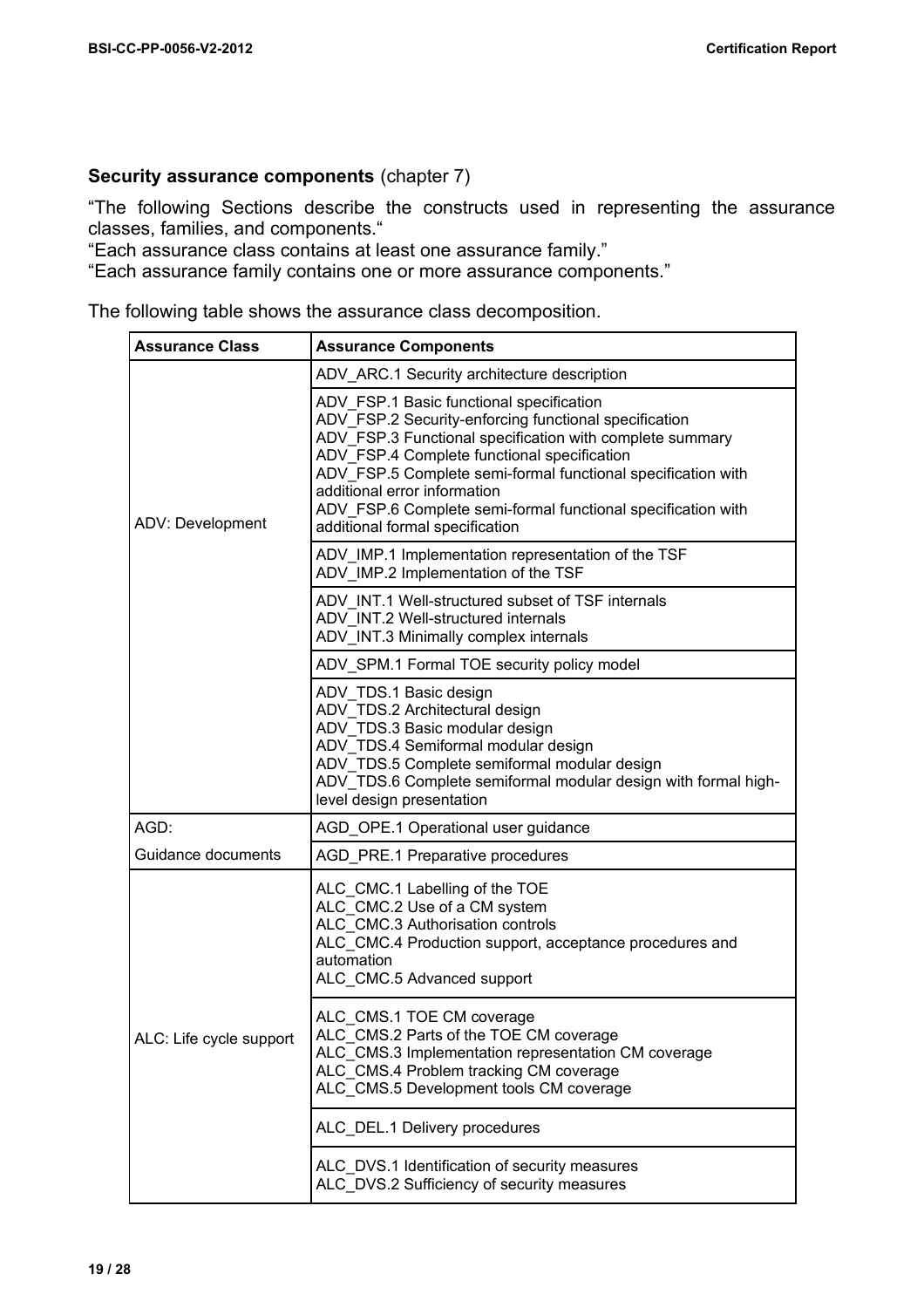| <b>Assurance Class</b>                  | <b>Assurance Components</b>                                                                                                                                                                                           |
|-----------------------------------------|-----------------------------------------------------------------------------------------------------------------------------------------------------------------------------------------------------------------------|
|                                         | ALC FLR.1 Basic flaw remediation<br>ALC FLR.2 Flaw reporting procedures<br>ALC FLR.3 Systematic flaw remediation                                                                                                      |
|                                         | ALC_LCD.1 Developer defined life-cycle model<br>ALC LCD.2 Measurable life-cycle model                                                                                                                                 |
|                                         | ALC TAT.1 Well-defined development tools<br>ALC TAT.2 Compliance with implementation standards<br>ALC_TAT.3 Compliance with implementation standards - all parts                                                      |
|                                         | ATE COV.1 Evidence of coverage<br>ATE COV.2 Analysis of coverage<br>ATE COV.3 Rigorous analysis of coverage                                                                                                           |
| ATE: Tests                              | ATE DPT.1 Testing: basic design<br>ATE DPT.2 Testing: security enforcing modules<br>ATE_DPT.3 Testing: modular design<br>ATE_DPT.4 Testing: implementation representation                                             |
|                                         | ATE FUN.1 Functional testing<br>ATE FUN.2 Ordered functional testing                                                                                                                                                  |
|                                         | ATE IND.1 Independent testing – conformance<br>ATE IND.2 Independent testing - sample<br>ATE IND.3 Independent testing - complete                                                                                     |
| <b>AVA: Vulnerability</b><br>assessment | AVA VAN.1 Vulnerability survey<br>AVA_VAN.2 Vulnerability analysis<br>AVA VAN.3 Focused vulnerability analysis<br>AVA VAN.4 Methodical vulnerability analysis<br>AVA VAN.5 Advanced methodical vulnerability analysis |

Assurance class decomposition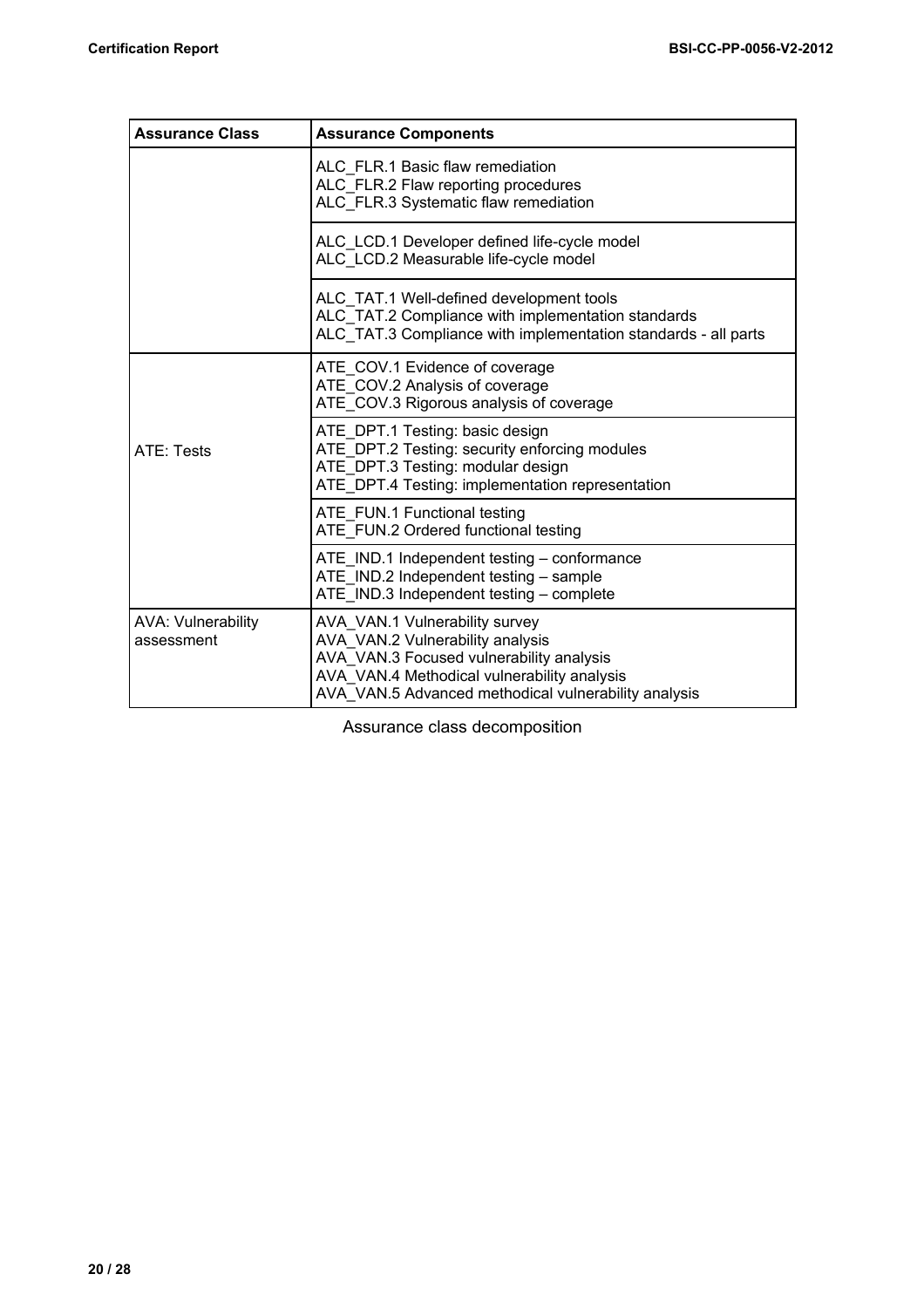#### **Evaluation assurance levels** (chapter 8)

"The Evaluation Assurance Levels (EALs) provide an increasing scale that balances the level of assurance obtained with the cost and feasibility of acquiring that degree of assurance. The CC approach identifies the separate concepts of assurance in a TOE at the end of the evaluation, and of maintenance of that assurance during the operational use of the TOE.

It is important to note that not all families and components from CC Part 3 are included in the EALs. This is not to say that these do not provide meaningful and desirable assurances. Instead, it is expected that these families and components will be considered for augmentation of an EAL in those PPs and STs for which they provide utility."

#### **Evaluation assurance level (EAL) overview** (chapter 8.1)

"Table 1 represents a summary of the EALs. The columns represent a hierarchically ordered set of EALs, while the rows represent assurance families. Each number in the resulting matrix identifies a specific assurance component where applicable.

As outlined in the next Section, seven hierarchically ordered evaluation assurance levels are defined in the CC for the rating of a TOE's assurance. They are hierarchically ordered inasmuch as each EAL represents more assurance than all lower EALs. The increase in assurance from EAL to EAL is accomplished by substitution of a hierarchically higher assurance component from the same assurance family (i.e. increasing rigour, scope, and/or depth) and from the addition of assurance components from other assurance families (i.e. adding new requirements).

These EALs consist of an appropriate combination of assurance components as described in chapter 7 of this CC Part 3. More precisely, each EAL includes no more than one component of each assurance family and all assurance dependencies of every component are addressed.

While the EALs are defined in the CC, it is possible to represent other combinations of assurance. Specifically, the notion of "augmentation" allows the addition of assurance components (from assurance families not already included in the EAL) or the substitution of assurance components (with another hierarchically higher assurance component in the same assurance family) to an EAL. Of the assurance constructs defined in the CC, only EALs may be augmented. The notion of an "EAL minus a constituent assurance component" is not recognised by the standard as a valid claim. Augmentation carries with it the obligation on the part of the claimant to justify the utility and added value of the added assurance component to the EAL. An EAL may also be augmented with extended assurance requirements."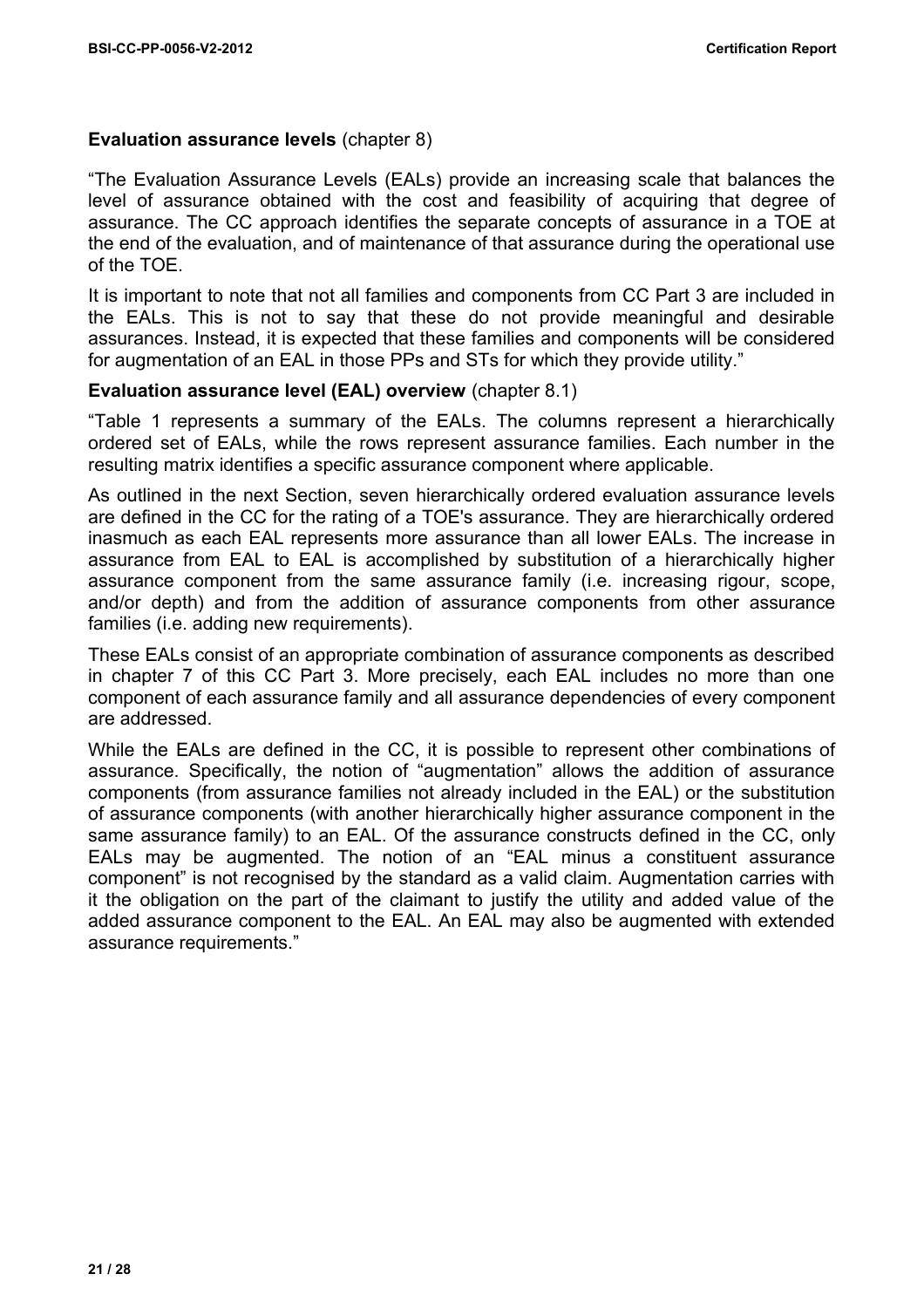| <b>Assurance</b><br><b>Class</b> | <b>Assurance</b><br><b>Family</b> | <b>Assurance Components by</b><br><b>Evaluation Assurance Level</b> |                  |                         |                           |                  |                |                         |
|----------------------------------|-----------------------------------|---------------------------------------------------------------------|------------------|-------------------------|---------------------------|------------------|----------------|-------------------------|
|                                  |                                   | EAL1                                                                | EAL <sub>2</sub> | EAL <sub>3</sub>        | EAL4                      | EAL <sub>5</sub> | EAL6           | EAL7                    |
| Development                      | ADV_ARC                           |                                                                     | 1                | $\mathbf{1}$            | $\mathbf{1}$              | $\mathbf{1}$     | $\mathbf{1}$   | $\mathbf{1}$            |
|                                  | ADV_FSP                           | $\mathbf{1}$                                                        | $\overline{2}$   | 3                       | 4                         | 5                | 5              | 6                       |
|                                  | ADV_IMP                           |                                                                     |                  |                         | $\mathbf 1$               | $\mathbf{1}$     | $\overline{2}$ | $\overline{2}$          |
|                                  | ADV_INT                           |                                                                     |                  |                         |                           | $\overline{2}$   | 3              | 3                       |
|                                  | ADV_SPM                           |                                                                     |                  |                         |                           |                  | 1              | $\mathbf{1}$            |
|                                  | ADV_TDS                           |                                                                     | $\mathbf{1}$     | $\overline{2}$          | 3                         | $\overline{4}$   | 5              | 6                       |
| Guidance                         | AGD_OPE                           | $\mathbf{1}$                                                        | $\mathbf{1}$     | $\mathbf{1}$            | $\mathbf{1}$              | $\mathbf{1}$     | $\mathbf{1}$   | $\mathbf{1}$            |
| Documents                        | AGD_PRE                           | $\mathbf{1}$                                                        | $\mathbf{1}$     | $\mathbf{1}$            | $\mathbf{1}$              | $\mathbf{1}$     | $\mathbf{1}$   | $\mathbf{1}$            |
| Life cycle                       | ALC_CMC                           | 1                                                                   | $\overline{2}$   | 3                       | 4                         | 4                | 5              | 5                       |
| Support                          | ALC_CMS                           | $\mathbf{1}$                                                        | $\overline{2}$   | 3                       | 4                         | 5                | 5              | 5                       |
|                                  | ALC_DEL                           |                                                                     | 1                | $\mathbf{1}$            | $\mathbf 1$               | $\mathbf{1}$     | $\mathbf{1}$   | $\mathbf{1}$            |
|                                  | ALC_DVS                           |                                                                     |                  | $\mathbf{1}$            | $\mathbf{1}$              | $\mathbf{1}$     | $\overline{2}$ | $\overline{2}$          |
|                                  | ALC_FLR                           |                                                                     |                  |                         |                           |                  |                |                         |
|                                  | ALC_LCD                           |                                                                     |                  | $\mathbf{1}$            | $\mathbf{1}$              | $\mathbf{1}$     | $\mathbf{1}$   | $\overline{2}$          |
|                                  | ALC_TAT                           |                                                                     |                  |                         | $\mathbf{1}$              | $\overline{2}$   | 3              | 3                       |
| <b>Security Target</b>           | ASE_CCL                           | $\mathbf{1}$                                                        | $\mathbf{1}$     | $\mathbf{1}$            | $\mathbf{1}$              | $\mathbf{1}$     | $\mathbf{1}$   | $\mathbf{1}$            |
| Evaluation                       | ASE_ECD                           | $\overline{1}$                                                      | $\mathbf{1}$     | $\mathbf{1}$            | $\mathbf{1}$              | $\mathbf{1}$     | $\mathbf{1}$   | $\mathbf{1}$            |
|                                  | ASE_INT                           | $\overline{1}$                                                      | $\mathbf{1}$     | $\mathbf{1}$            | $\mathbf{1}$              | $\mathbf{1}$     | $\mathbf{1}$   | $\mathbf{1}$            |
|                                  | ASE_OBJ                           | $\mathbf 1$                                                         | $\overline{c}$   | $\overline{\mathbf{c}}$ | $\overline{c}$            | $\overline{c}$   | $\overline{2}$ | $\overline{\mathbf{c}}$ |
|                                  | ASR_REQ                           | $\mathbf{1}$                                                        | $\overline{2}$   | $\overline{2}$          | $\overline{2}$            | $\overline{2}$   | $\overline{2}$ | $\overline{2}$          |
|                                  | ASE_SPD                           |                                                                     | $\mathbf{1}$     | $\mathbf{1}$            | $\mathbf 1$               | $\mathbf{1}$     | $\mathbf{1}$   | $\mathbf{1}$            |
|                                  | ASE_TSS                           | $\mathbf{1}$                                                        | $\mathbf{1}$     | $\mathbf{1}$            | $\mathbf 1$               | $\mathbf{1}$     | $\mathbf{1}$   | $\mathbf{1}$            |
| <b>Tests</b>                     | ATE_COV                           |                                                                     | $\mathbf{1}$     | $\overline{2}$          | $\overline{2}$            | $\overline{2}$   | 3              | 3                       |
|                                  | ATE_DPT                           |                                                                     |                  | $\mathbf{1}$            | $\mathbf{1}$              | 3                | 3              | 4                       |
|                                  | ATE_FUN                           |                                                                     | $\mathbf 1$      | $\mathbf{1}$            | $\mathbf 1$               | 1                | $\overline{2}$ | $\overline{2}$          |
|                                  | ATE_IND                           | $\mathbf 1$                                                         | $\overline{2}$   | $\overline{2}$          | $\overline{c}$            | $\overline{2}$   | $\overline{2}$ | 3                       |
| Vulnerability<br>assessment      | AVA_VAN                           | $\mathbf{1}$                                                        | $\overline{2}$   | $\overline{2}$          | $\ensuremath{\mathsf{3}}$ | 4                | 5              | 5                       |

Table 1: Evaluation assurance level summary"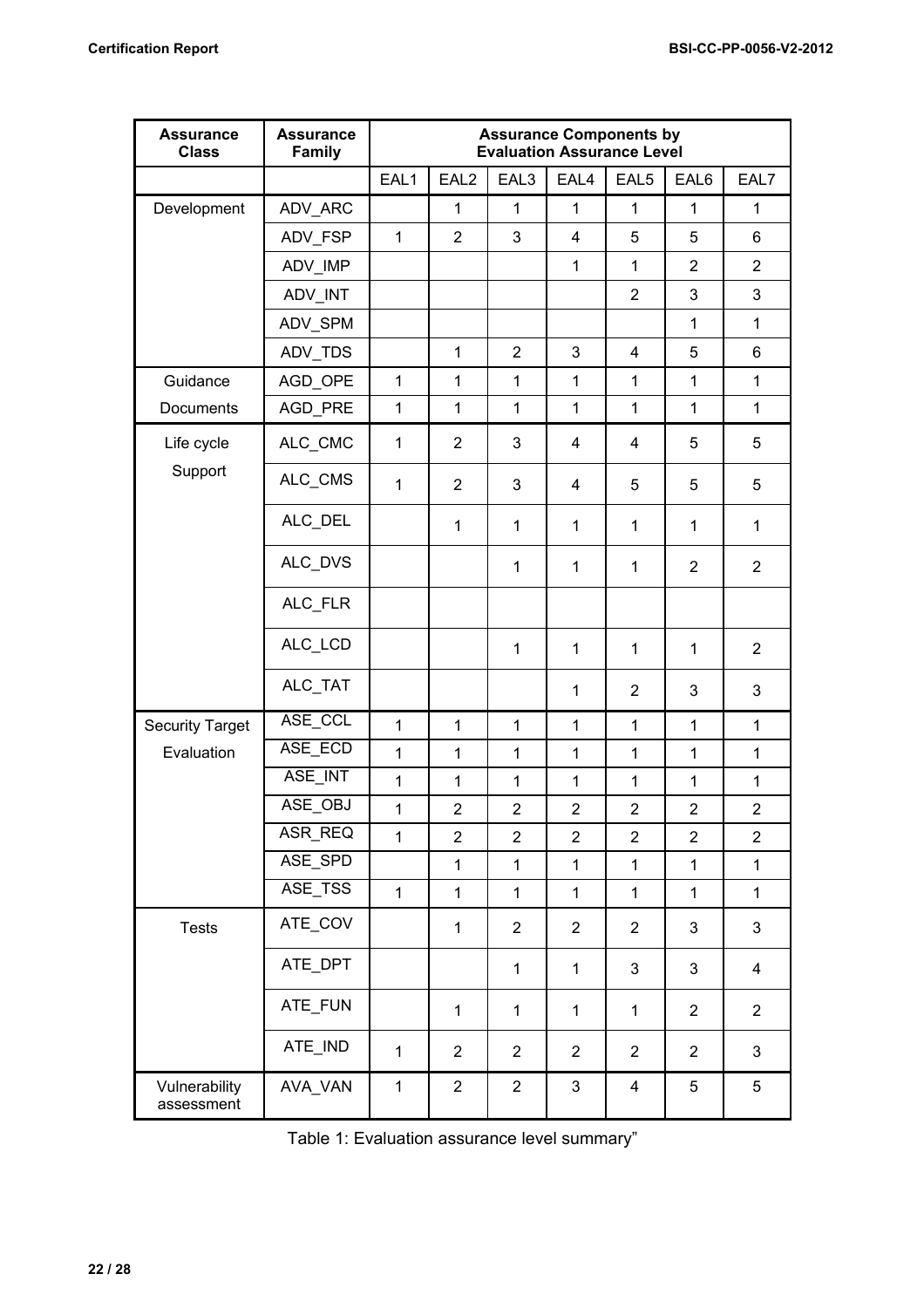#### **Evaluation assurance level 1 (EAL1) - functionally tested** (chapter 8.3)

"Objectives

EAL1 is applicable where some confidence in correct operation is required, but the threats to security are not viewed as serious. It will be of value where independent assurance is required to support the contention that due care has been exercised with respect to the protection of personal or similar information.

EAL1 requires only a limited security target. It is sufficient to simply state the SFRs that the TOE must meet, rather than deriving them from threats, OSPs and assumptions through security objectives.

EAL1 provides an evaluation of the TOE as made available to the customer, including independent testing against a specification, and an examination of the guidance documentation provided. It is intended that an EAL1 evaluation could be successfully conducted without assistance from the developer of the TOE, and for minimal outlay.

An evaluation at this level should provide evidence that the TOE functions in a manner consistent with its documentation."

#### **Evaluation assurance level 2 (EAL2) - structurally tested** (chapter 8.4)

"Objectives

EAL2 requires the co-operation of the developer in terms of the delivery of design information and test results, but should not demand more effort on the part of the developer than is consistent with good commercial practise. As such it should not require a substantially increased investment of cost or time.

EAL2 is therefore applicable in those circumstances where developers or users require a low to moderate level of independently assured security in the absence of ready availability of the complete development record. Such a situation may arise when securing legacy systems, or where access to the developer may be limited."

#### **Evaluation assurance level 3 (EAL3) - methodically tested and checked** (chapter 8.5)

"Objectives

EAL3 permits a conscientious developer to gain maximum assurance from positive security engineering at the design stage without substantial alteration of existing sound development practises.

EAL3 is applicable in those circumstances where developers or users require a moderate level of independently assured security, and require a thorough investigation of the TOE and its development without substantial re-engineering."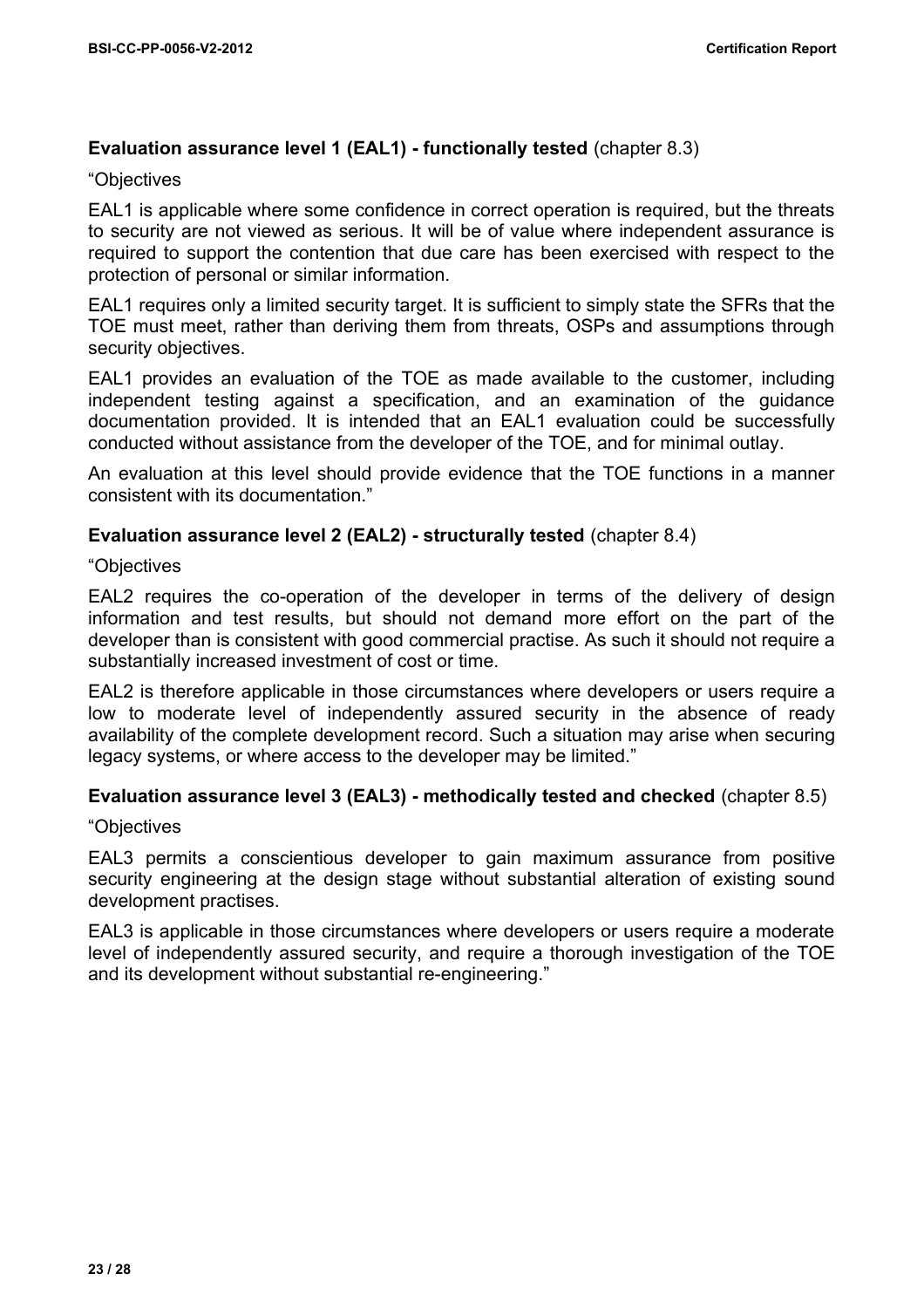#### **Evaluation assurance level 4 (EAL4) - methodically designed, tested, and reviewed** (chapter 8.6)

#### "Objectives

EAL4 permits a developer to gain maximum assurance from positive security engineering based on good commercial development practises which, though rigorous, do not require substantial specialist knowledge, skills, and other resources. EAL4 is the highest level at which it is likely to be economically feasible to retrofit to an existing product line.

EAL4 is therefore applicable in those circumstances where developers or users require a moderate to high level of independently assured security in conventional commodity TOEs and are prepared to incur additional security-specific engineering costs."

#### **Evaluation assurance level 5 (EAL5) - semiformally designed and tested** (chapter 8.7)

#### "Objectives

EAL5 permits a developer to gain maximum assurance from security engineering based upon rigorous commercial development practises supported by moderate application of specialist security engineering techniques. Such a TOE will probably be designed and developed with the intent of achieving EAL5 assurance. It is likely that the additional costs attributable to the EAL5 requirements, relative to rigorous development without the application of specialised techniques, will not be large.

EAL5 is therefore applicable in those circumstances where developers or users require a high level of independently assured security in a planned development and require a rigorous development approach without incurring unreasonable costs attributable to specialist security engineering techniques."

#### **Evaluation assurance level 6 (EAL6) - semiformally verified design and tested** (chapter 8.8)

#### "Objectives

EAL6 permits developers to gain high assurance from application of security engineering techniques to a rigorous development environment in order to produce a premium TOE for protecting high value assets against significant risks.

EAL6 is therefore applicable to the development of security TOEs for application in high risk situations where the value of the protected assets justifies the additional costs."

#### **Evaluation assurance level 7 (EAL7) - formally verified design and tested** (chapter 8.9)

#### "Objectives

EAL7 is applicable to the development of security TOEs for application in extremely high risk situations and/or where the high value of the assets justifies the higher costs. Practical application of EAL7 is currently limited to TOEs with tightly focused security functionality that is amenable to extensive formal analysis."

#### **Class AVA: Vulnerability assessment** (chapter 16)

"The AVA: Vulnerability assessment class addresses the possibility of exploitable vulnerabilities introduced in the development or the operation of the TOE."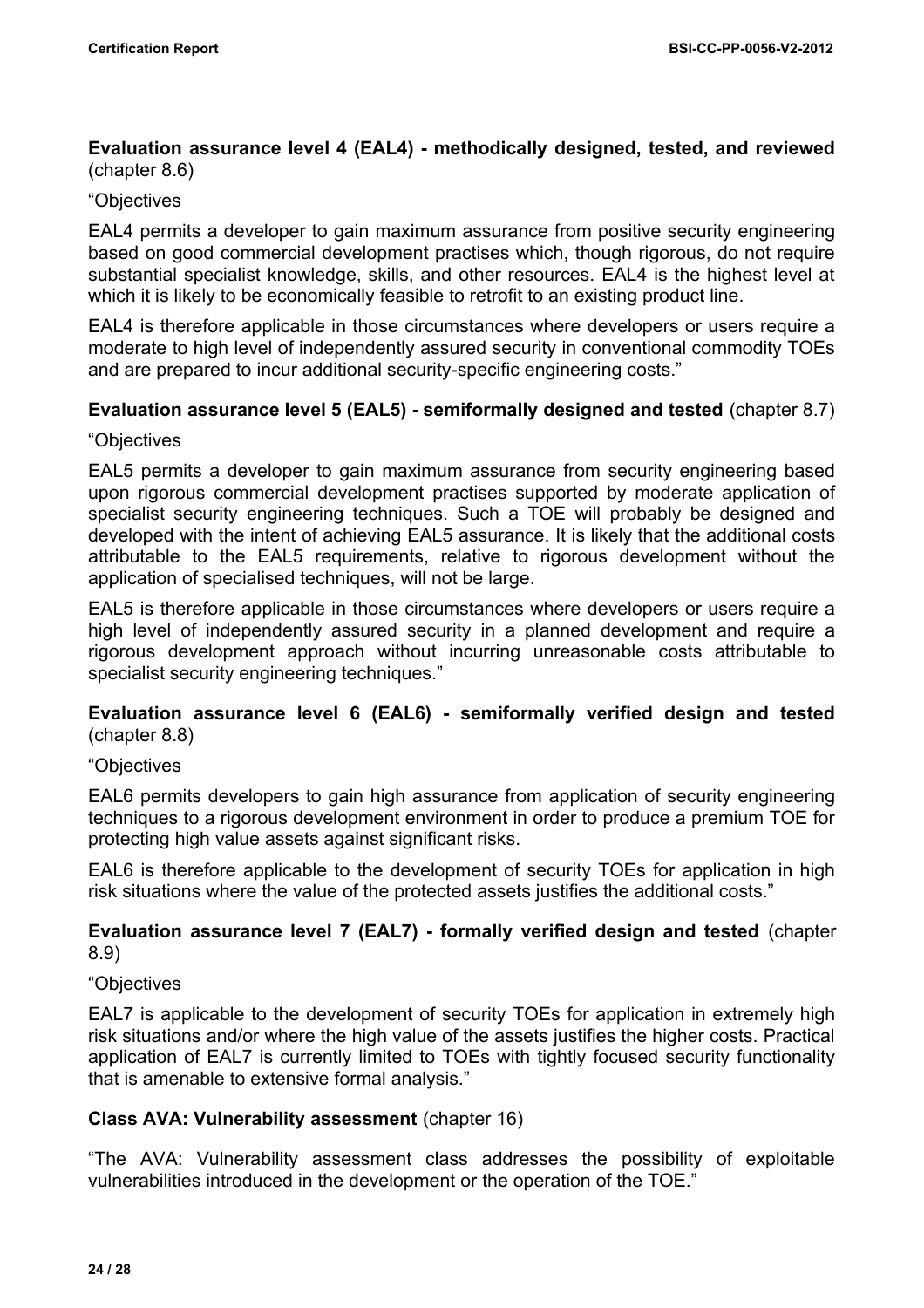#### **Vulnerability analysis (AVA\_VAN)** (chapter 16.1)

#### "Objectives

Vulnerability analysis is an assessment to determine whether potential vulnerabilities identified, during the evaluation of the development and anticipated operation of the TOE or by other methods (e.g. by flaw hypotheses or quantitative or statistical analysis of the security behaviour of the underlying security mechanisms), could allow attackers to violate the SFRs.

Vulnerability analysis deals with the threats that an attacker will be able to discover flaws that will allow unauthorised access to data and functionality, allow the ability to interfere with or alter the TSF, or interfere with the authorised capabilities of other users."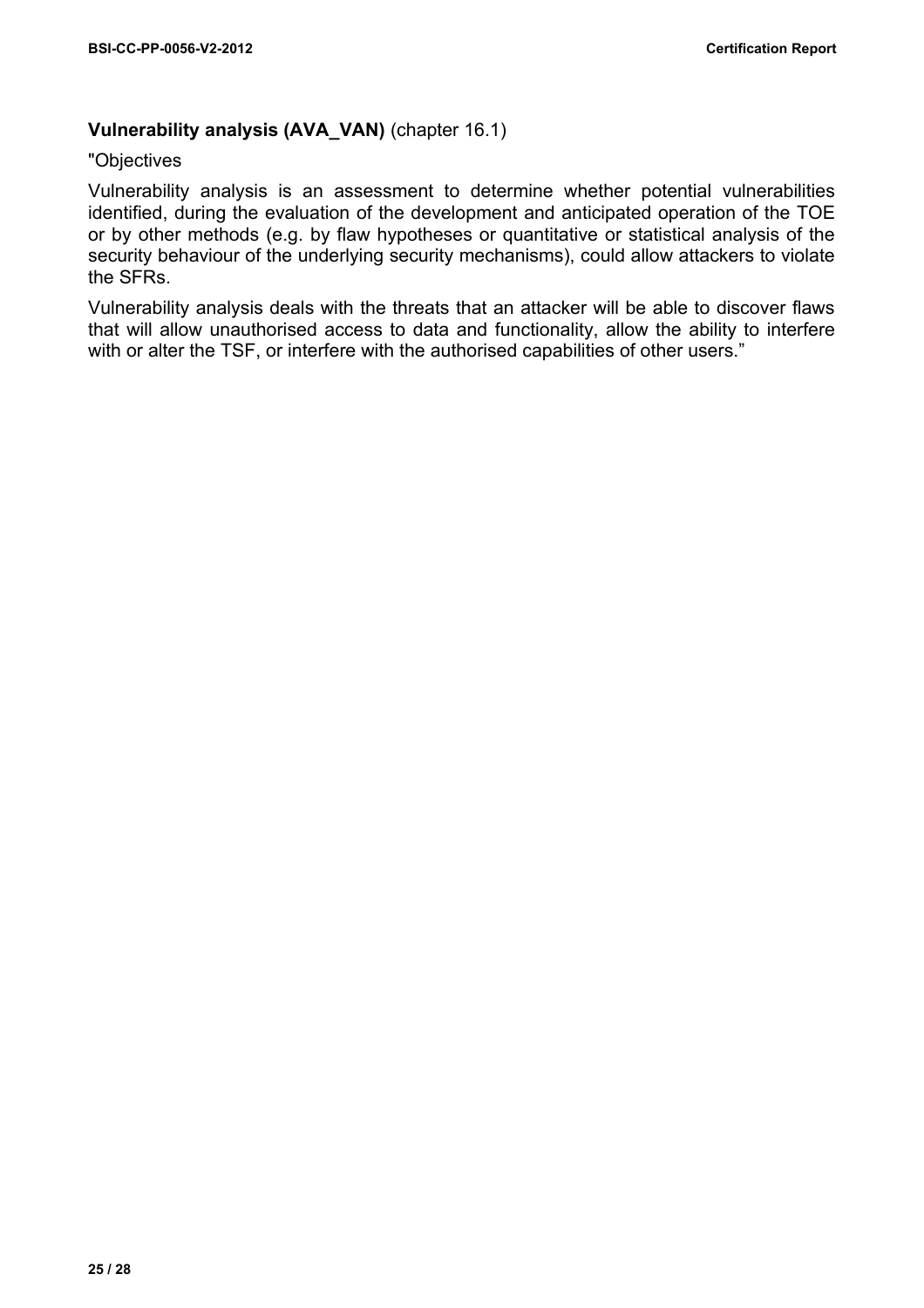This page is intentionally left blank.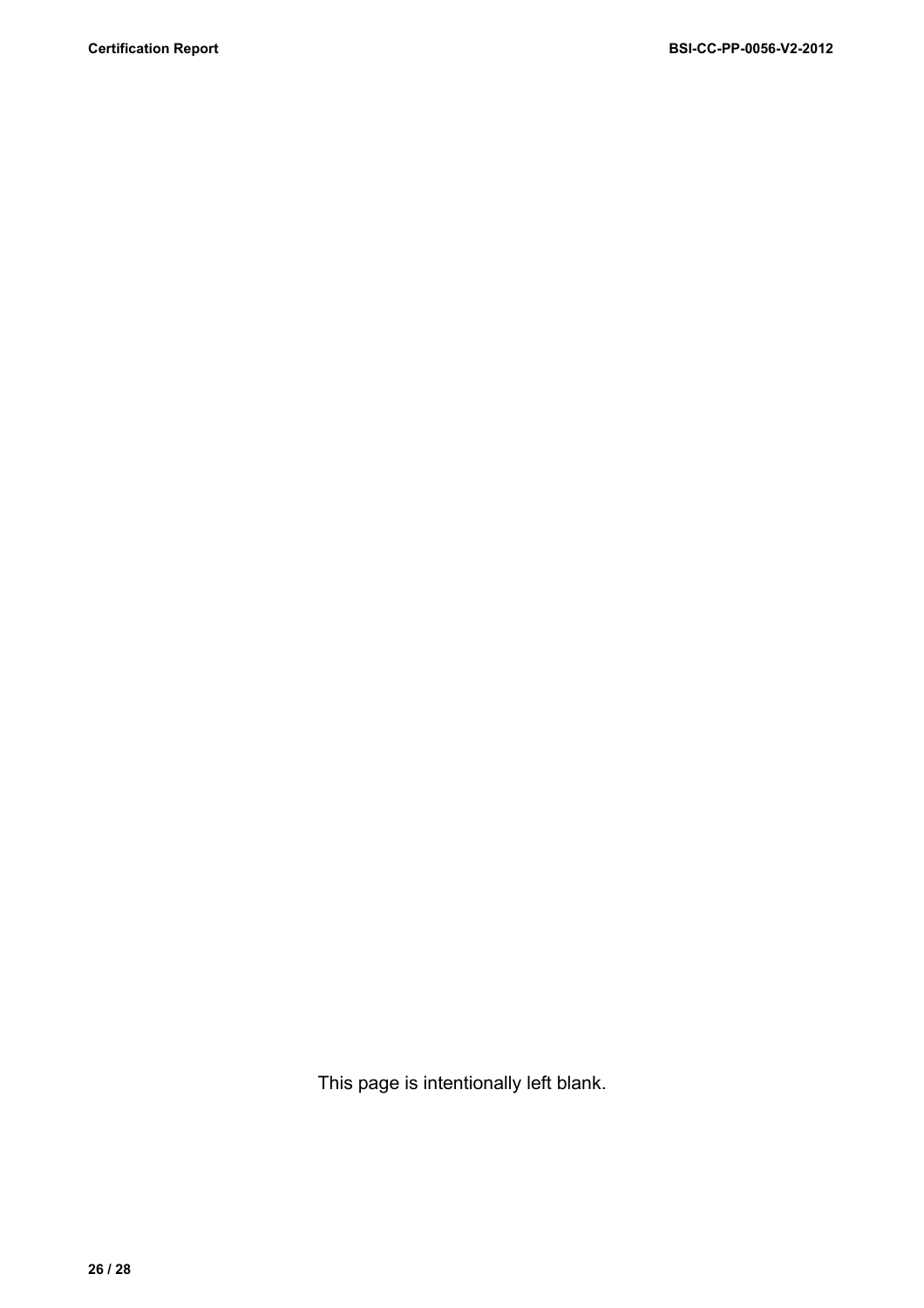### **D Annexes**

#### **List of annexes of this certification report**

Annex A: Protection Profile Machine Readable Travel Document with "ICAO Application", Extended Access Control with PACE, Version 1.3 [6] provided within a separate document.